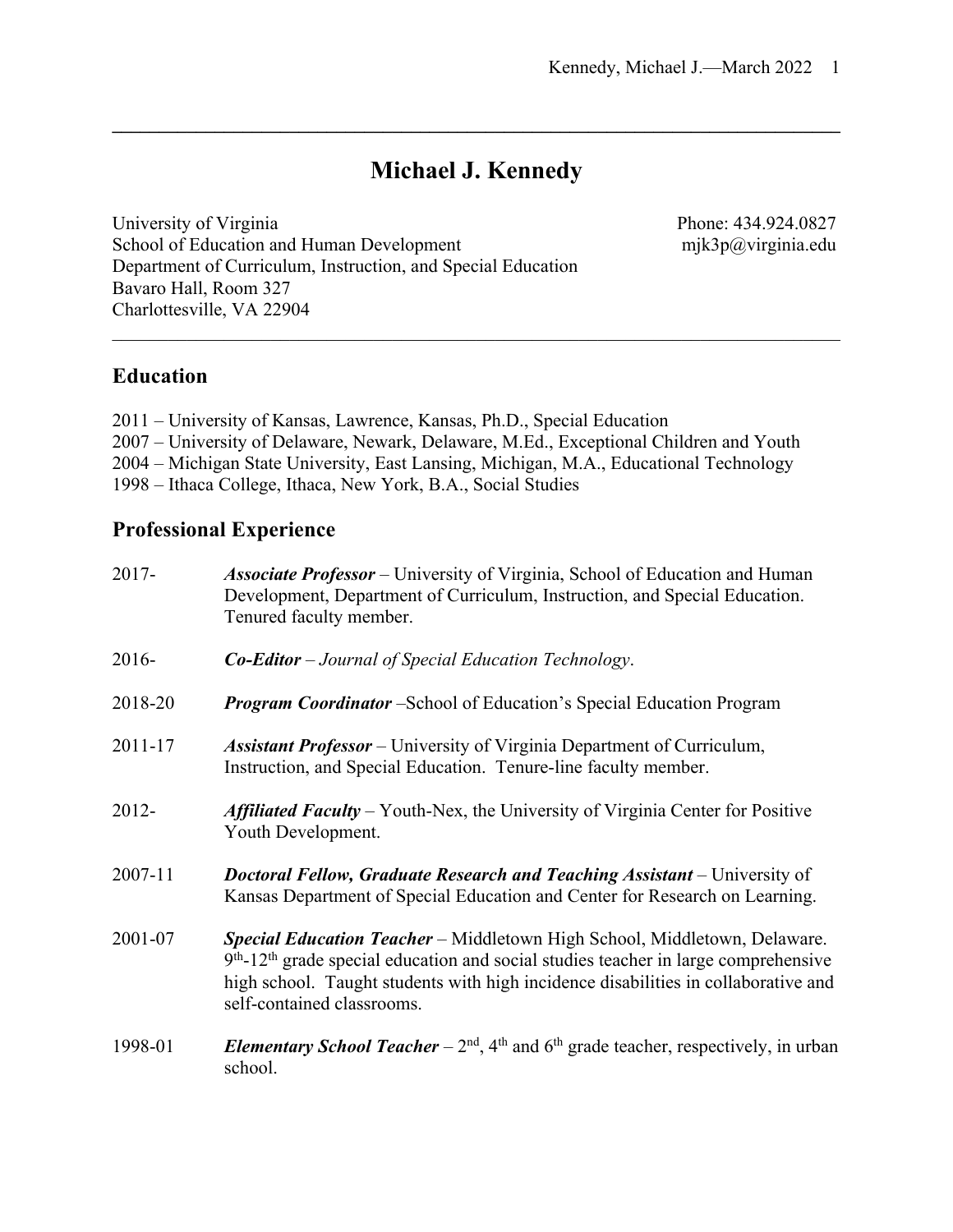## **Online Presence**

**Publons/Web of Science**: https://publons.com/researcher/2563931/michael-j-kennedy/

**Orcid**: https://orcid.org/0000-0003-4053-4755

**ResearchGate**: https://www.researchgate.net/profile/Michael\_Kennedy8

## **Awards & Honors**

| 2022 | University of Virginia Research Award - Awarded by U.Va Provost & Vice<br>President for Research Office                                     |
|------|---------------------------------------------------------------------------------------------------------------------------------------------|
| 2021 | <b>TED/Pearson Excellence in Teacher Education Award – Awarded by Teacher</b><br>Education Division of the Council for Exceptional Children |
| 2019 | <b>Nominee for Division for Research Early Career Award</b>                                                                                 |
|      | 2017 & 2018 Nominee for AERA Division K Early Career Award                                                                                  |
| 2015 | <b>Early Career Researcher Award—Awarded by the Instructional Technology</b><br>Special Interest Group (SIG-IT) within AERA                 |
| 2015 | <b>Alumni Board of Trustees All University Teaching Award—Awarded by</b><br>University of Virginia Teaching Resource Center                 |
| 2015 | <b>Nominee for State Council of Higher Education of Virginia (SCHEV)</b><br><b>Outstanding Faculty Award (Rising Star)</b>                  |
| 2013 | <b>Publication of the Year Award—Awarded by the Teacher Education Division of</b><br>the Council for Exceptional Children                   |
| 2011 | Dissertation of the Year Award—Awarded by the University of Kansas School of<br>Education                                                   |
| 2011 | <b>Judy Tate Outstanding Doctoral Student Award—Awarded by the University of</b><br>Kansas Department of Special Education                  |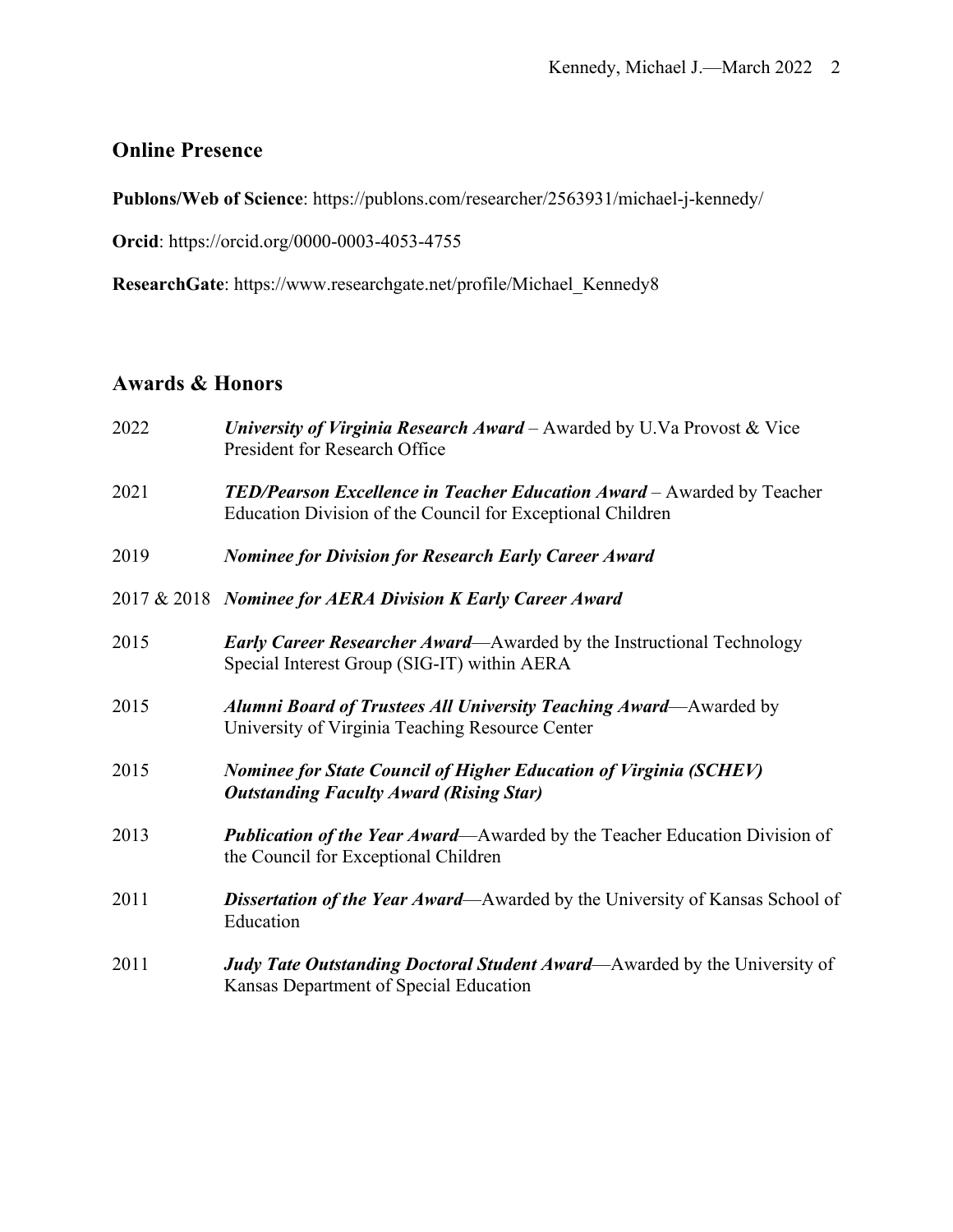### **SCHOLARSHIP**

### **Funded Grants – Federal Funding (~\$12,000,000)**

**Kennedy, M. J**., Nagro, S. N., Youngs, P., Kunemund, R., Morano, S., & Hall, C. (2021-2026). *Project VERIFY: Value Added Through E-Coaching, Reflection, Instructional Technology, Feedback, and You*. Office of Special Education Programs (\$2,500,000). **Role**: Principal Investigator **Objective**: *To develop and disseminate a sustainable multimedia professional development process to support school leaders' capacity to observe and coach teachers* 

*of students with disabilities.* 

**Kennedy, M. J**., Nagro, S., Hirsch, S. E., & Youngs, P. (2020-2024). *Project FRaME: Using Feedback, Reflection, and Multimedia to teach evidence-based practices in classroom management.* Institute of Education Sciences/National Center for Special Education Research (\$1,399,756).

**Role**: Principal Investigator

**Objective**: *To iteratively develop a multimedia instructional and coaching process to support university faculty's teaching of evidence-based classroom management practices to teacher candidates.* 

**Kennedy, M. J**., Chiu, J., & Therrien, W. J. (2020-2024). *Project S4 : Supporting student science success through multimedia learning and teacher professional development*. Office of Special Education Programs (\$2,496,450). **Role**: Principal Investigator **Objective**: *To develop and disseminate a sustainable multimedia professional development process to support inclusive middle school science teachers' implementation of evidence-based vocabulary practices for students with disabilities.* 

**Kennedy, M. J**., Hoffman, L., Cook, L., & Solari, E. (2020-2024). *Project VIDEO: Virginia intensification for individuals with dyslexia who need explicitness and ongoing tiered supports*. Office of Special Education Programs (\$1,408,926). **Role**: Principal Investigator **Objective**: *To provide fellowships to master's level students seeking licensure to become special education teachers.* 

Solari, E.J., Cook, B., **Kennedy, M**., Therrien, W. (2019-2024). *Virginia is for Leaders: Training Experts in Evidence Based Literacy Practices for Students with Disabilities*. Office of Special Education Programs (\$1,250,000). **Role:** Co-Investigator **Objective:** *To train doctoral students to become leaders in the field of special education.*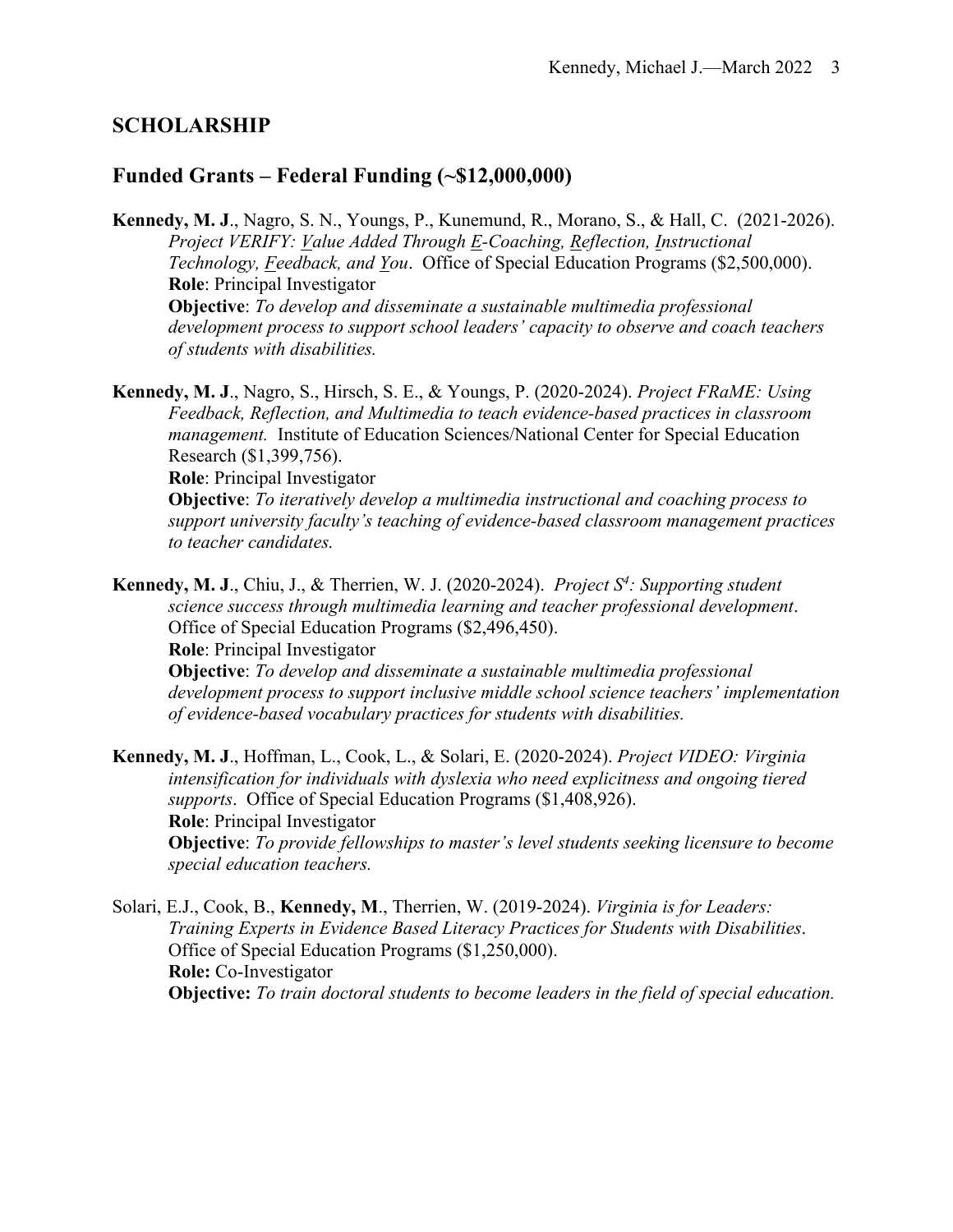**Kennedy, M. J**., & Therrien, W. J. (2019-2024). *Special education teacher educators for the future (SEEDS). A leadership training proposal.* Office of Special Education Programs (\$1,249,999). **Role**: Principal Investigator

**Objective**: *To train doctoral students to become leaders in the field of special education.*

Therrien, W. J., & **Kennedy, M. J**. (2017-2021). *Special education teachers and researchers initiative for Virginia educators (STRIVE): A leadership training proposal.* Office of Special Education Programs (\$1,246,254). **Role**: Co-Principal Investigator **Objective**: *To train doctoral students to become leaders in the field of special education.* 

**Kennedy, M. J**. (2013-2017). *Using multimedia to improve middle school science and special education teachers' use of evidence-based vocabulary practices, and the impact on vocabulary performance of students with disabilities*. Institute of Education Sciences/National Center for Special Education Research (\$400,000). **Role**: Principal Investigator

**Objective**: *To iteratively create and shape a multimedia professional development process to support inclusive middle school science teachers' implementation of evidencebased practices. In addition, the career development/mentoring portion of the grant helped Dr. Kennedy develop his research skills.* 

### **Funded Grants – State and Internal Funding (\$387,500)**

**Kennedy, M. J**., McGraw, J., & Sullivan, C. (2019-2020). *Traineeships for education of special education personnel*. Virginia Department of Education (\$24,263). **Role**: Principal Investigator **Objective**: *To provide financial support to provisionally licensed teachers within our special education preparation program.*

**Kennedy, M. J**., *VanUitert, V., Myers, A., & Appleton, M*. (2019-2020). *Developing a multimedia professional development process for teachers of students with autism spectrum disorders.* University of Virginia's Supporting Transformative Autism Research (STAR) (\$49,631).

**Role**: Principal Investigator

**Objective**: *To develop multimedia modules to support teacher candidates' knowledge and implementation of evidence-based practices for students with autism spectrum disorders.* 

**Kennedy, M. J.** & *VanUitert, V.* (2019-2020). *The need for high-quality performance feedback: Can observation tools provide the data we need?* Curry School of Education Innovative, Developmental, & Exploratory Awards (IDEA) (\$10,000). **Role**: Principal Investigator **Objective:** *Bring the Classroom Teaching (CT) Scan instrument in line with existing* 

*observation tools in the domain of science.*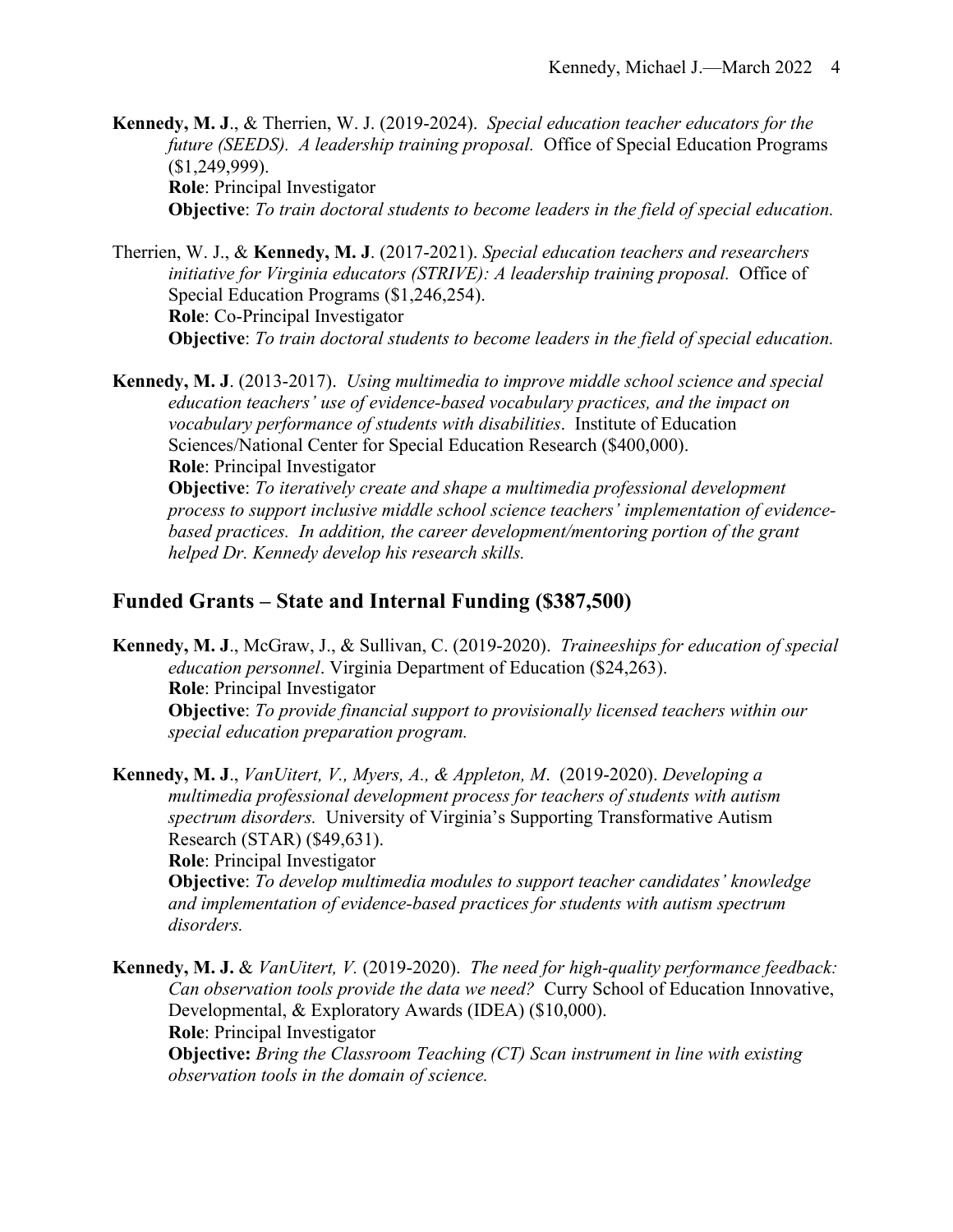**Kennedy, M. J**., McGraw, J., & Sullivan, C. (2018-2019). *Traineeships for education of special education personnel*. Virginia Department of Education (\$33,575). **Role**: Principal Investigator **Objective***: Provide financial support to provisionally licensed teachers within our special education preparation program.* 

Evmenova, A., Weiss, P., & **Kennedy, M. J**. (2014-2015). *CAPs for CAPs.* George Mason University's 4-VA Project. (\$18,000). **Role**: Co-Principal Investigator **Objective**: *The purpose of this collaborative project was to teach teacher candidates to create instructional vignettes they could use in teaching of students with disabilities.* 

**Kennedy, M. J**., Mumba, F., & Lloyd, J. W. (2014-2015). *Project stock up on STEM: Creating evidence- and multimedia-based materials to improve science-related vocabulary outcomes for students with disabilities.* Curry School of Education Innovative, Developmental, & Exploratory Awards (IDEA) (\$10,000). **Role**: Principal Investigator **Objective***: To create multimedia vignettes students with disabilities could use to improve their vocabulary skills in science courses.* 

Lutzow-Felling, C., Mumba, F., **Kennedy, M. J**., & Tai, R. (2014-2015). *Developing teacherleaders in integrated math and science for inclusive classrooms.* Mathematics and Science Partnership Program, Virginia Department of Education (\$203,108). **Role**: Co-Principal Investigator **Objective**: *To provide professional development to Virginia science teachers and improve their use of high quality practices.* 

**Kennedy, M. J**., & Cornell, D. (2012-2013). *Promoting positive youth development through homegrown video production*. Youth-Nex, The UVA Center to Promote Positive Youth Development. (\$38,908).

**Role**: Principal Investigator

**Objective***: To develop a process to support middle school students' development of video production skills and improve their overall self-concept and cessation of risky behavior(s).*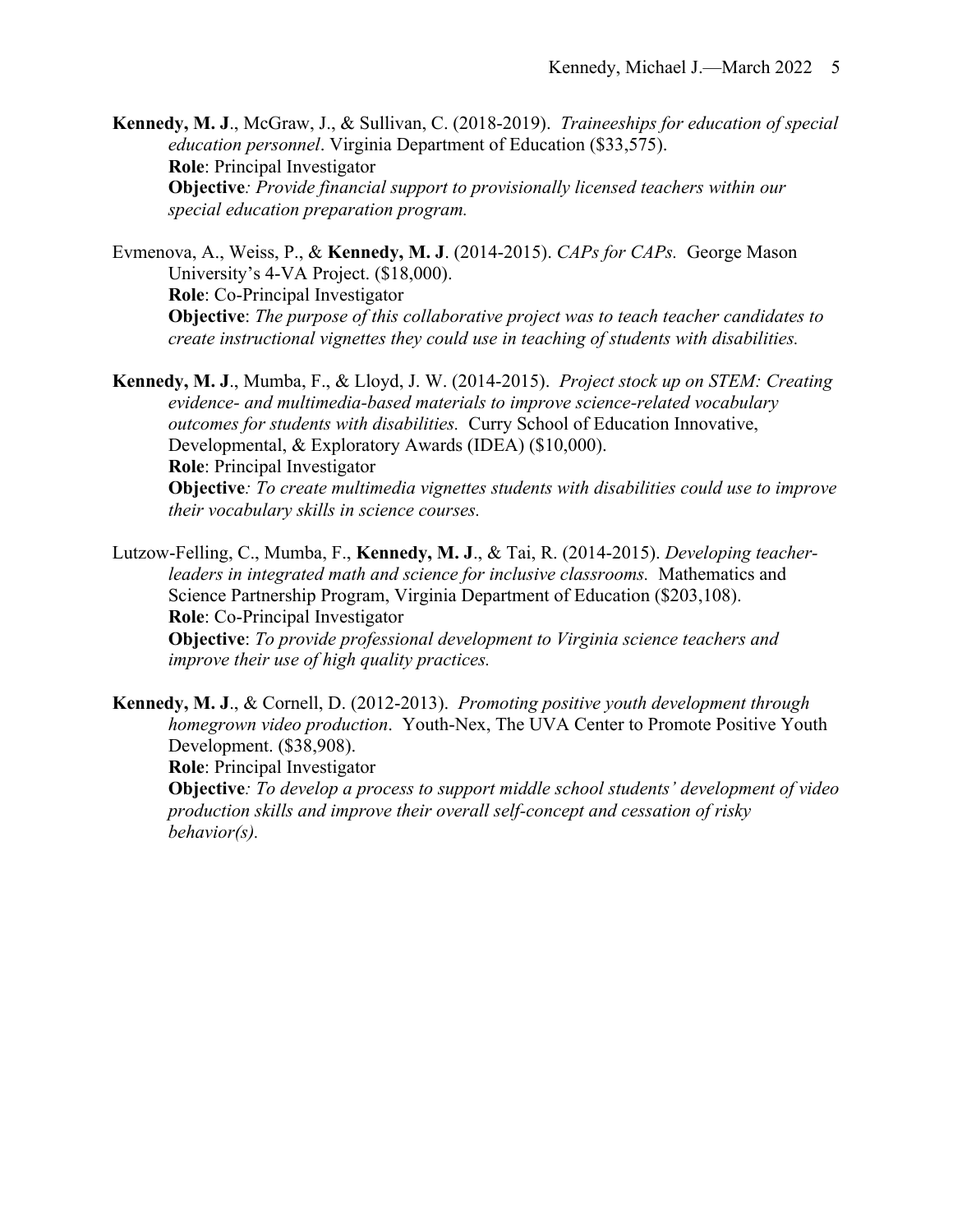*Authors in Italics Throughout Vita Note Current or Former University of Virginia Doctoral Students* 

### **Peer-Reviewed Articles**

**Total Google Scholar Citations**: 1,961; **h-index**: 23, **i10-index**: 46 **Total Web of Science Citations**: 497, **h-index**: 12

- 1. *VanUitert, V.,* **Kennedy**, **M. J**., Peeples, K., Romig, J., Mathews, H., & Rodgers, W. (in press). Enhancing science performance of students with and without disabilities: Using a multimedia professional development approach. *Journal of Research in Science Teaching.*  2021 Impact Factor: 4.832
- 2. Kunemund, R. L., Coleman, O. F., *Carlisle, L. M., McDonald, S*., Nagro, S., & **Kennedy**, **M. J**. (in press). Streamlining observations, feedback, reflection, and professional development: Are you ready to be COACHED? *Journal of Special Education Preparation.*
- 3. *Carlisle, L. M., VanUitert, V., J.,* **Kennedy**, **M. J**., Rodgers, W., Romig, J. E., Mathews, H. M., & Peeples, K. (in press). Intersectionality in inclusive science classrooms: Enhancing student performance via multimedia teacher professional development. *Journal of Special Education Technology.* 2021 Impact Factor: 1.886
- 4. **Kennedy, M. J**., *McDonald, S. D., Carlisle, L. M., VanUitert, V*., Kunemund, R. (in press). Comparing two established multimedia approaches for teaching vocabulary to students with and without disabilities. *Journal of Special Education Technology.* 2021 Impact Factor: 1.886
- 5. **Kennedy, M. J**., & Romig, J. E. (2021). Cognitive load theory: An applied reintroduction for special and general educators. *Teaching Exceptional Children.* doi: 10.1177/00400599211048214
- 6. *Carlisle, L. M., VanUitert, V. J., McDonald, S. D.,* Kunemund, R., & **Kennedy, M. J.** (2021). Using multimedia to create explicit and culturally responsive content area vocabulary lessons. *Teaching Exceptional Children.* doi: 10.1177/0040059921103822
- 7. **Kennedy**, **M. J**., & Boyle, J. (2021). That really escalated quickly—Online learning moves into the mainstream: Introduction to the special issue. *Journal of Special Education Technology,* 36, 63-66*.* doi: 10.1177/01626434211006052. 2021 Impact Factor: 1.886. Google Scholar Citations: 2
- 8. Kunemund, R. L., **Kennedy, M. J**., *Carlisle, L. M., VanUitert, V. J, & McDonald, S. D.* (2021). A multimedia option for delivering feedback and professional development to teachers. *Journal of Special Education Technology.* doi: 10.1177/0162543211004121. 2021 Impact Factor: 1.886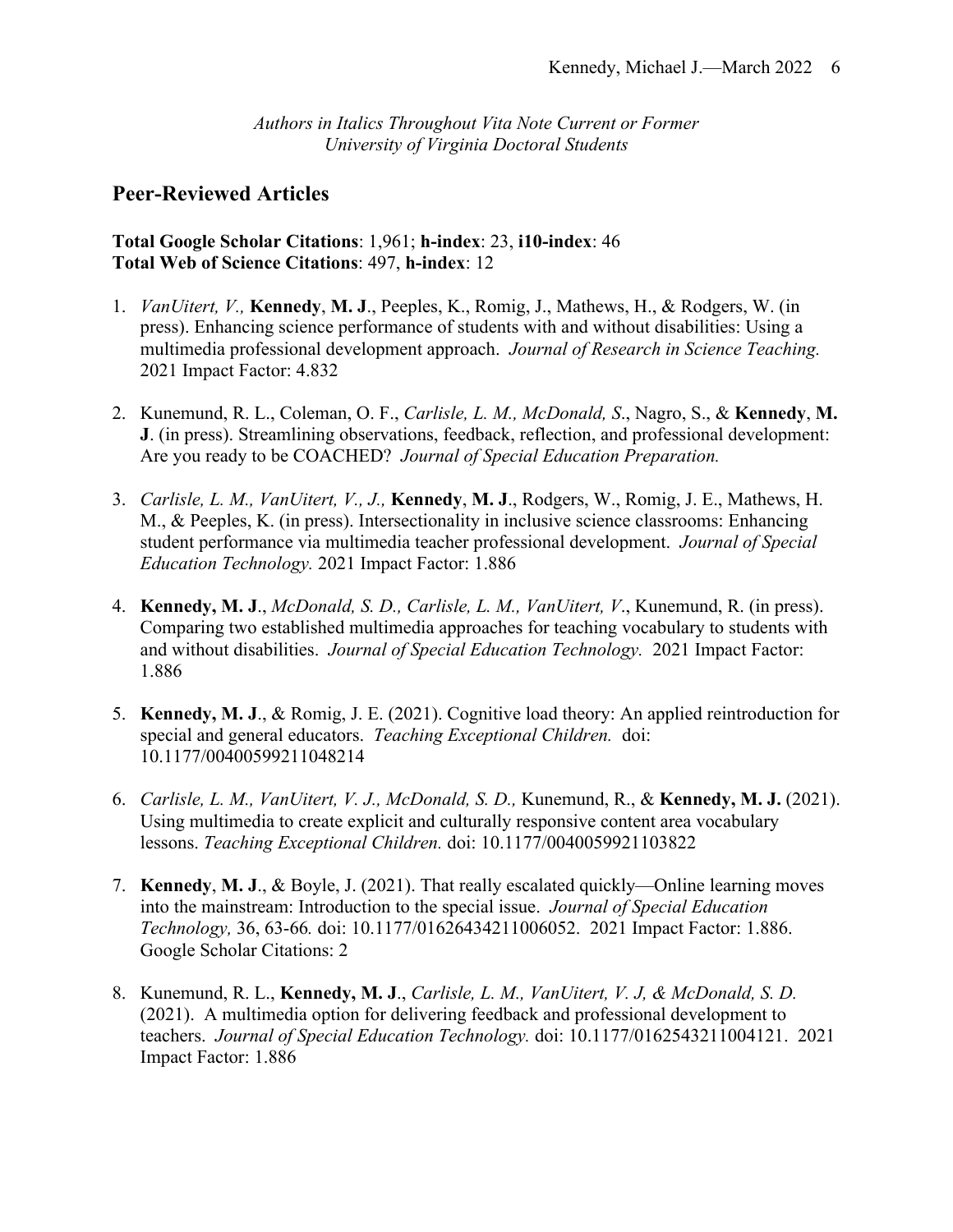- 9. Howorth, S. K, & **Kennedy, M. J**. (2021). High Leverage Practice 19: Use Assistive and Instructional Technology. *Teaching Exceptional Children.* doi: 10.1177/0040059921995661
- 10. Brownell, M. T., Ciullo, S., & **Kennedy, M. J**. (2020). Teaching students with disabilities— And all students who need a learning boost. *American Educator, 44*(4). Retrieved from: https://www.aft.org/ae/winter2020-2021/brownell\_ciullo\_kennedy. Google Scholar Citations: 1
- 11. *VanUitert, V. J.,* **Kennedy, M. J**., Romig, J. E., & *Carlisle, L. M*. (2020). Enhancing science vocabulary knowledge of students with learning disabilities using explicit instruction and multimedia. *Learning Disabilities: A Contemporary Journal, 18*(1), 3-25. Google Scholar Citations: 1
- 12. **Kennedy, M. J**., *Romig, J. E., VanUitert, V*. *J.,* & *Rodgers, W. J.* (2020). Impact of the InferCabulary app on vocabulary knowledge of fifth-grade students with disabilities. *Journal of Special Education Technology, 35*, 204-224*.* doi: 10.1177/016264341985077 2021 Impact Factor: 1.886. Google Scholar Citations: 1
- 13. Nagro, S., Hirsch, S., & **Kennedy, M. J.** (2020). A self-led approach to improving classroom management practices using video analysis. *Teaching Exceptional Children, 53*(1), 24-32*.*  doi: 10.1177/0040059920914329. Google Scholar Citations: 12
- 14. *Rodgers, W. J.*, **Kennedy, M. J**., *VanUitert, V., & Myers, A. M.* (2019). Using technology with classroom observations to provide feedback to teachers of students with learning disabilities. *Intervention in School and Clinic, 55,* 103-112. doi: 10.1177/1053451219837640. 2021 Impact Factor: 1.210. Google Scholar Citations: 9; Web of Science Citations: 2
- 15. Boyle, J., & **Kennedy, M. J**. (2019). Innovations in classroom technology for students with disabilities. *Intervention in School and Clinic, 55*, 67-70*.* doi: 10.1177/1053451219837716. 2021 Impact Factor: 1.210. Google Scholar Citations: 7; Web of Science Citations: 2
- 16. *Hirsch, S. E*., Lloyd, J. W., & **Kennedy, M. J.** (2019). Professional development in practice: Improving novice teachers' use of evidence-based classroom management practices. *Elementary School Journal,* 120, 61-87. 2021 Impact Factor: 1.667. Google Scholar Citations: 19; Web of Science Citations: 1
- 17. *Peeples, K. N.,* Hirsch, S. E., Gardner, S. J., Keeley, R. G., Sherrow, B. L., McKenzie, J. M., Randall, K. N., *Romig, J. E*., & **Kennedy, M. J.** (2019). Using multimedia instruction and performance feedback to improve preservice teachers' vocabulary instruction. *Teacher Education & Special Education, 42*, 227-245*.* doi: 10.1177/0888406418801913. 2021 Impact Factor: 2.512. Google Scholar Citations: 22; Web of Science Citations: 6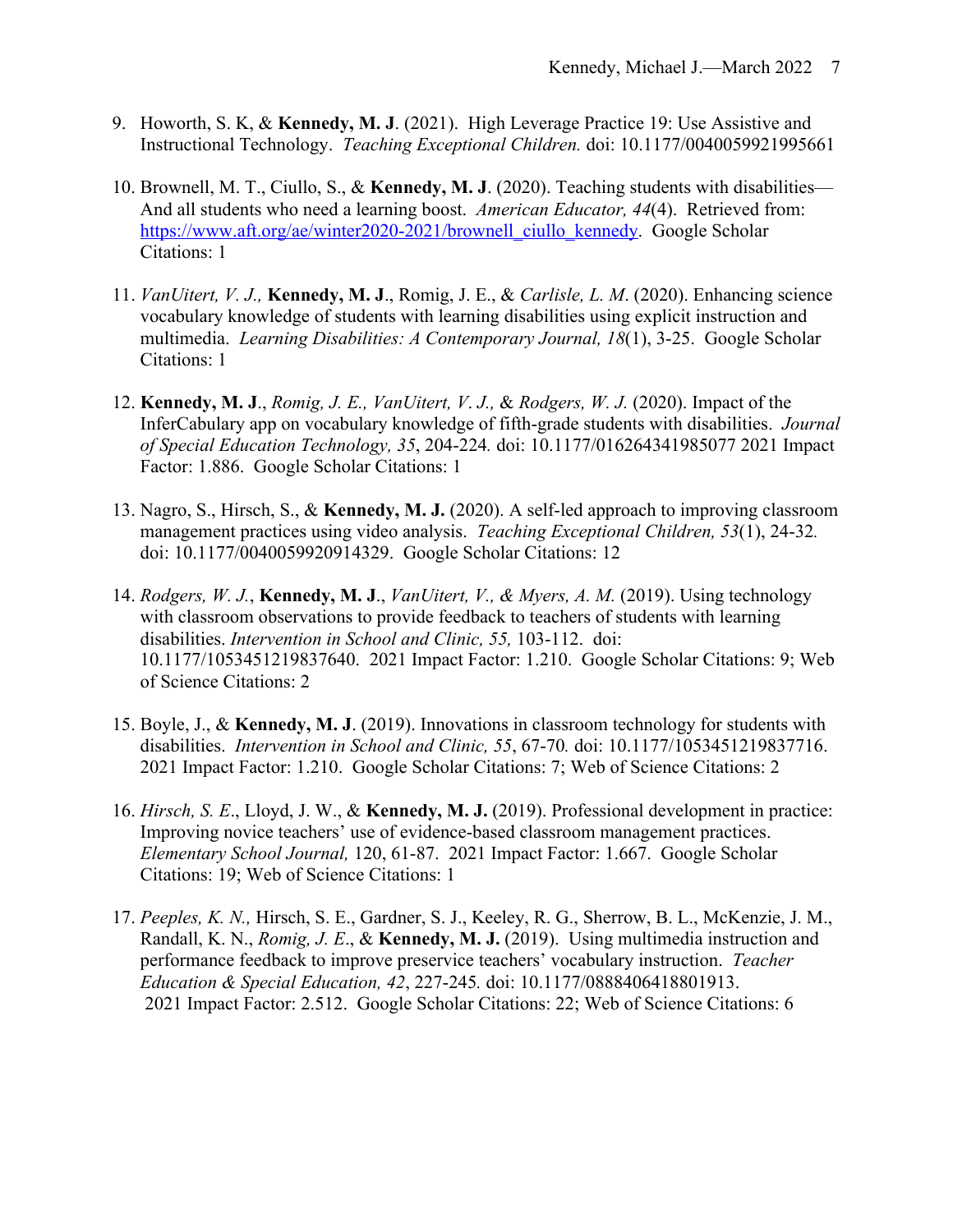- 18. Ciullo, S., *Ely, E*., McKenna, J., *Alves, K.,* & **Kennedy, M. J**. (2019). Exploring upper elementary reading instruction delivered by special education teachers in high-needs schools. *Learning Disability Quarterly, 42*, 67-79*.* doi: 10.1177/0731948718806654. 2021 Impact Factor: 1.865. Google Scholar Citations: 18; Web of Science Citations: 7
- 19. Walker, V., *Hirsch, S. E*., & **Kennedy, M. J**. (2019). Exploring videos to support SW-PBIS initiatives: A survey study. *Preventing School Failure, 63*, 184-193. doi: 10.1080.1045988X.2018.1545215*.* Google Scholar Citations: 4; Web of Science Citations: 4
- 20. *Hirsch, S. E*., Brown, C., Haley, E., Beach, J., MacSuga-Gage, Spence, S. E., & **Kennedy, M. J**. (2019). The top ten tips to consider when creating and screening PBIS films. *Beyond Behavior, 28*(2), 79-89*.* doi: 10.1177/1074295619845830. Google Scholar Citations: 3; Web of Science Citations: 7
- 21. Thomas, C. N., *Peeples, K. N*., **Kennedy, M. J**., & Decker, M. (2019). Riding the special education technology wave: Policy, obstacles, recommendations, actionable ideas, and resources. *Intervention in School and Clinic. 54*, 295-303*.* doi: 10.1177/105345121881920. 2021 Impact Factor: 1.210. Google Scholar Citations: 17; Web of Science Citations: 9
- 22. **Kennedy, M. J.,** *Rodgers, W. J., Romig, J. E., Mathews, H. M., Peeples, K.,* (2018). Introducing the content acquisition podcast professional development (CAP-PD) process: Supporting vocabulary instruction for inclusive middle school science teachers. *Teacher Education & Special Education, 41*, 140-157*.* doi: 10.1177/0888406417745655. 2021 Impact Factor: 2.512. Google Scholar Citations: 24; Web of Science Citations: 8
- 23. *Romig, J. E.,* Sundeen, T., Thomas C. N., **Kennedy, M. J**., *Philips, J., Peeples, K., Rodgers, W. J., & Mathews, H. M.* (2018). Using multimedia to teach self-regulated strategy development to pre-service teachers. *Journal of Special Education Technology, 33*, 124-137. doi: 10.1177/0162643417746373. 2021 Impact Factor: 1.886. Google Scholar Citations: 7; Web of Science Citations: 4
- 24. Ennis, R. P., *Hirsch, S. E.,* MacSuga-Gage, A. S., & **Kennedy, M. J**. (2018). Positive behavior support in pictures: Using film to support school-wide PBS implementation. *Preventing School Failure, 62*, 1-12*.* doi: 10.1080/1045988x.2017.1287048. Google Scholar Citations: 12; Web of Science Citations: 8
- 25. *\*Alves, K. A.,* **Kennedy, M. J**., Kellems, R. O., Wexler, J., *Rodgers, W. J., Romig, J. E*., & *Peeples, K. N.* (2018). Improving preservice teacher vocabulary instruction: A randomized controlled trial. *Teacher Education & Special Education, 41*, 340-356*.* doi: 10.1177/0888406417727044. 2021 Impact Factor: 2.512. Google Scholar Citations: 11; Web of Science Citations: 5

\* *Kat Alves was awarded Early Career Publication of Year Award by Teacher Education Division of Council for Exceptional Children*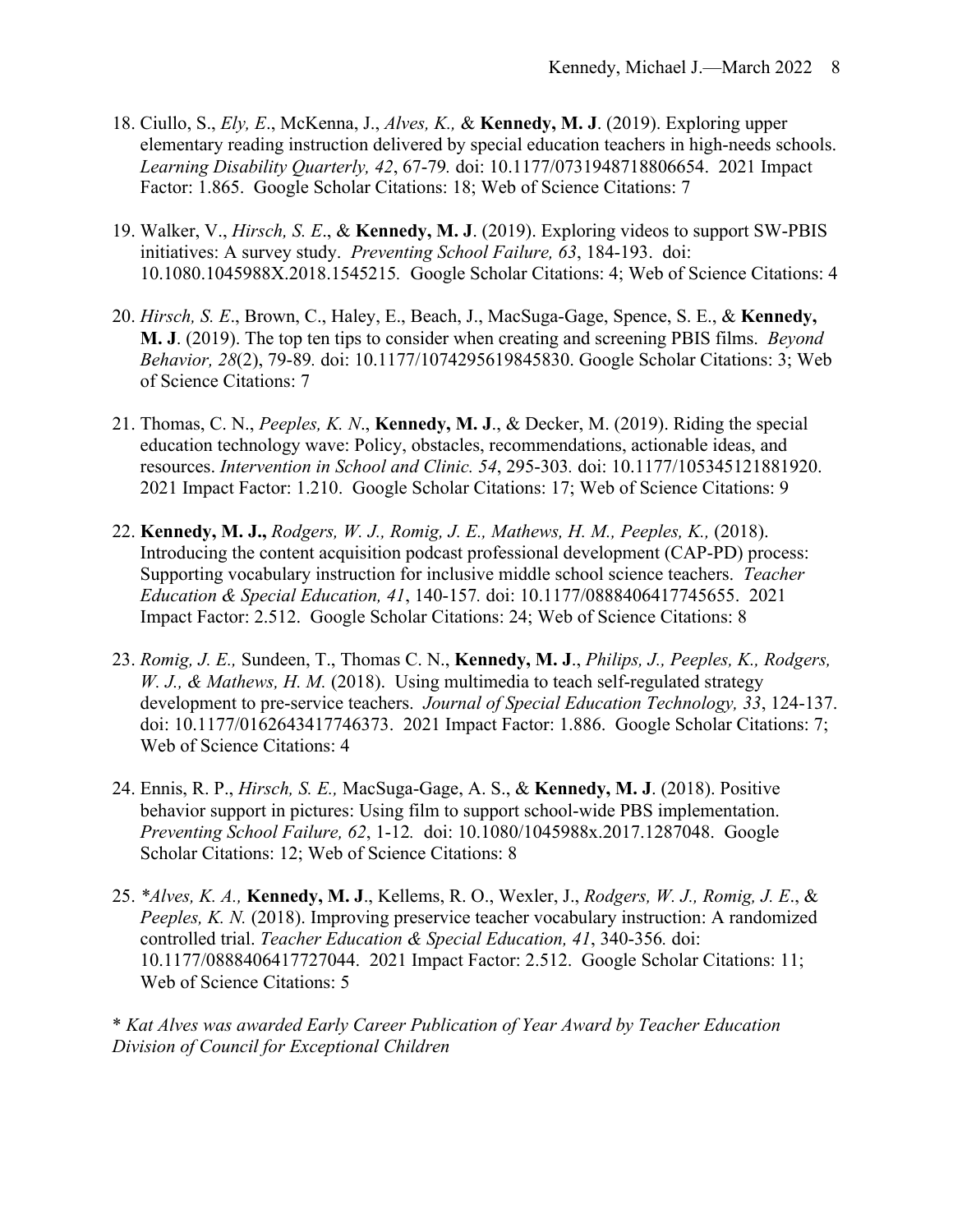- *26.* **Kennedy, M. J**., *Rodgers, W. J., Romig, J. E.,* Lloyd, J. W., & Brownell, M. T. (2017). The impact of a multimedia professional development package on inclusive science teachers' vocabulary instruction. *Journal of Teacher Education, 68*, 213-230*.* doi: 10.1177/0022487116687554*.* 2021 Impact Factor: 5.357. Google Scholar Citations: 53; Web of Science Citations: 20
- 27. **Kennedy, M. J**., *Hirsch, S. E., Rodgers, W. J., Bruce, A.,* & Lloyd, J. W. (2017). Supporting high school teachers' implementation of evidence-based classroom management practices. *Teaching and Teacher Education. 63*, 47-57. doi: 10.1016/j.tate.2016.12.009. 2021 Impact Factor: 3.272. Google Scholar Citations: 48; Web of Science Citations: 17
- 28. Rock, M. L., Smith, S., Thomas, C. N., Regan, C., Vasquez, E., **Kennedy, M**., Dieker, L., Evmenova, A., Okolo, C., & Bausch, M. (2017). Commentary: A response to an Interview with Joseph South by the Teacher Education and Technology and Media Divisions of the Council for Exceptional Children. *Contemporary Issues in Technology and Teacher Education, 17*, 301-311.
- 29. *Park, E*., Kulbok, P., Keim-Malpass, J., Drake, E., & **Kennedy, M. J.** (2017). Adolescent smoking prevention: Feasibility and effect of participatory video production. *Journal of Pediatric Nursing, 36*, 197-204. doi: 10.1016/j.pedn.2017.07.001. 2021 Impact Factor: 2.125. Google Scholar Citations: 14; Web of Science Citations: 5
- 30. **Kennedy, M. J**., Wagner, D., Stegall, J., Lembke, E., Miciak, J., *Alves, K. D., Brown, T., Driver, M. K., & Hirsch, S. E.* (2016). Using content acquisition podcasts to improve teacher candidate knowledge and application of curriculum-based measurement. *Exceptional Children, 82*, 303-320. doi: 10.1177/0014402915615885. 2021 Impact Factor: 5.042. Google Scholar Citations: 44; Web of Science Citations: 25
- 31. **Kennedy, M. J**., *Alves, K. D.,* Miciak, J., *Romig, J. E., Mathews, H. M.* & Thomas, C. N. (2016). Evaluating the relationship between naturalistic content acquisition podcast views and course performance. *Teacher Education and Special Education*, *39,* 293-307. doi: 10.1177/0888406416659529. 2021 Impact Factor: 2.512. Google Scholar Citations: 5; Web of Science Citations: 4
- *32.* **Kennedy, M. J.,** *Hirsch, S. E., Dillon, S. E., Rabideau, L., Alves, K. D., & Driver, M. K.* (2016). Using multimedia to increase university students' knowledge and to reduce perceived cognitive load. *Teaching of Psychology, 43*, 153-158*.* doi: 10.1177/0098628316636295 2021 Impact Factor: 1.176. Google Scholar Citations: 16; Web of Science Citations: 10
- 33. Weiss, M. P., Evmenova, A., **Kennedy, M. J**., & Duke, J. (2016). Creating content acquisition podcasts (CAPs) for vocabulary: The intersection of content and pedagogy. *Journal of Special Education Technology.* doi: 10.1170/0162643416673916. 2021 Impact Factor: 1.886. Google Scholar Citations: 7; Web of Science Citations: 2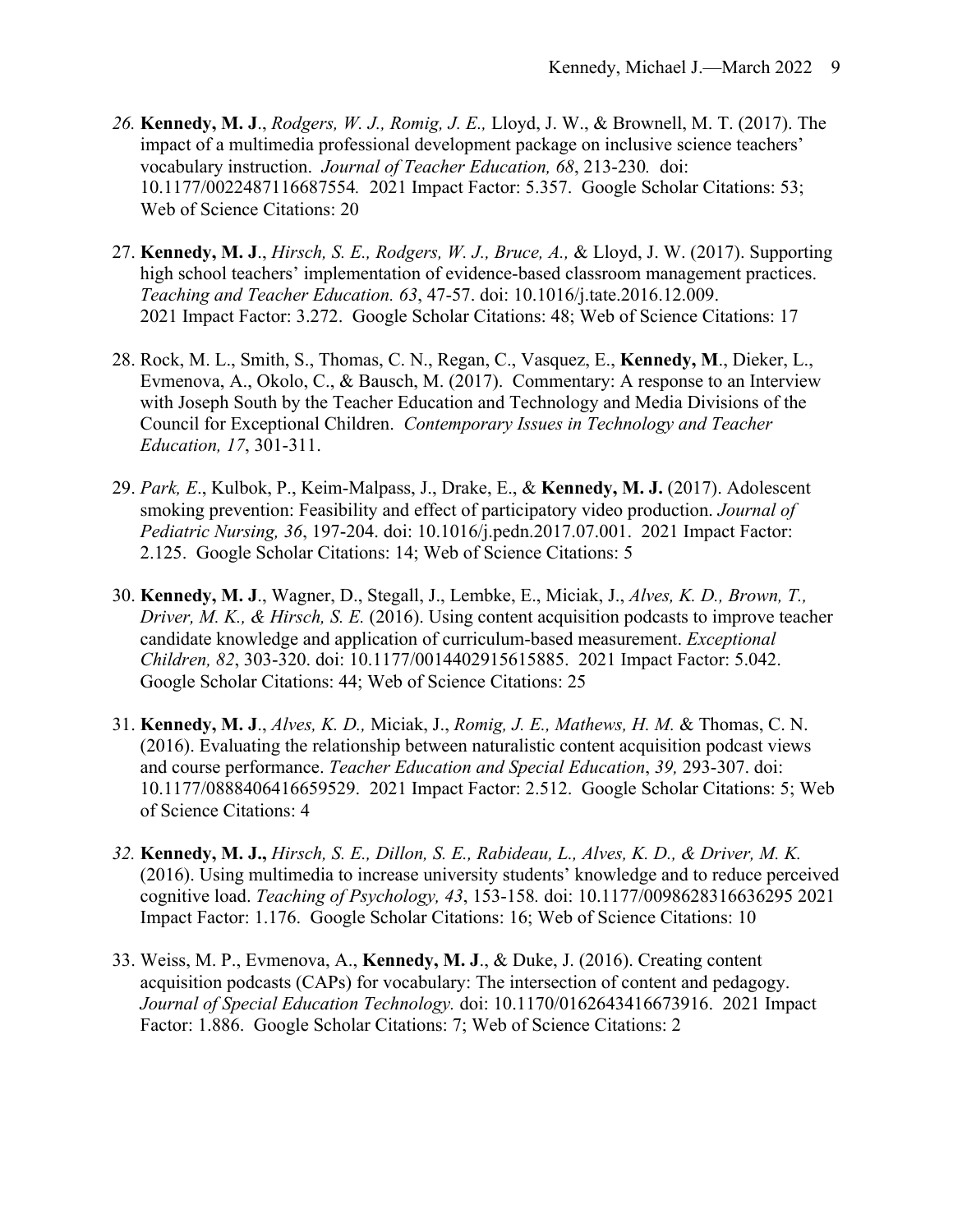- 34. **Kennedy, M. J**., Deshler, D. D., & Lloyd, J. W. (2015). Effects of multimedia vocabulary instruction on adolescents with learning disabilities. *Journal of Learning Disabilities, 48,*  22-38. doi: 10.1177/0022219413487406. 2021 Impact Factor: 2.859. Google Scholar Citations: 101; Web of Science Citations: 34
- 35. **Kennedy, M. J**., *Alves, K. D.,* & *Rodgers, W*. *J.* (2015). Innovations in the delivery of content knowledge in special education teacher preparation. *Intervention in School and Clinic, 51*, 73-81. doi: 10.1177/1053451215579268. 2021 Impact Factor: 1.210. Google Scholar Citations: 29; Web of Science Citations: 11
- 36. **Kennedy, M. J**., Kellems, R. O., Thomas, C. N., & Newton, J. R. (2015). Using content acquisition podcasts to deliver core content to preservice teacher candidates. *Intervention in School and Clinic, 50*, 163-168. doi: 10.1177/1053451214542046. 2021 Impact Factor: 1.210. Google Scholar Citations: 33; Web of Science Citations: 12
- 37. *Hirsch, S. D.,* **Kennedy, M. J**., Haines, S., Thomas, C. N., & *Alves, K. D.* (2015). Improving teacher candidate knowledge and application of functional behavioral assessments using multimedia. *Behavioral Disorders, 41*, 38-50. doi: 10.17988/0198-7429-41.1.38. 2021 Impact Factor: 2.820. Google Scholar Citations: 22; Web of Science Citations: 9
- 38. *Alves, K. D.,* **Kennedy, M. J**., *Brown, T.,* & Solis, M. (2015). Story grammar instruction with third and fifth grade students with learning disabilities. *Learning Disabilities: A Contemporary Journal, 13*, 73-93. Google Scholar Citations: 24
- 39. *Ely, E*., Pullen, P., **Kennedy, M. J.,** & *Williams, M. C*., (2015). Using multimedia to improve evidence-based vocabulary instruction in elementary classrooms. *Journal of Special Education Technology, 30*, 59-72. 2021 Impact Factor: 1.886. Google Scholar Citations: 24; Web of Science Citations: 7
- 40. Sayeski, K. L., **Kennedy, M. J**., de Irala, S., Clinton, E., Hamel, M., & Thomas, K. (2015). The efficacy of multimedia modules for teaching basic literacy-related concepts. *Exceptionality, 23,* 237-257. doi: 10.1080/09362835.2015.1064414*.* 2021 Impact Factor: 2.079. Google Scholar Citations: 15; Web of Science Citations: 10
- 41. **Kennedy, M. J.**, Thomas, C. N., Aronin, S., Newton, J. R., & Lloyd, J. W. (2014). Improving teacher candidate knowledge using content acquisition podcasts. *Computers & Education*. *70,* 116-127. doi:10.1016/j.compedu.2013.08.010. 2021 Impact Factor: 8.538. Google Scholar Citations: 43; Web of Science Citations: 24
- 42. **Kennedy, M. J**., Thomas, C. N., Meyer, J. P., *Alves, K. D*., & Lloyd, J. W. (2014). Using evidence-based multimedia to improve vocabulary performance of adolescents with LD. *Learning Disability Quarterly, 37*, 71-86. doi: 10.1177/0731948713507262. 2021 Impact Factor: 1.865. Google Scholar Citations: 157; Web of Science Citations: 40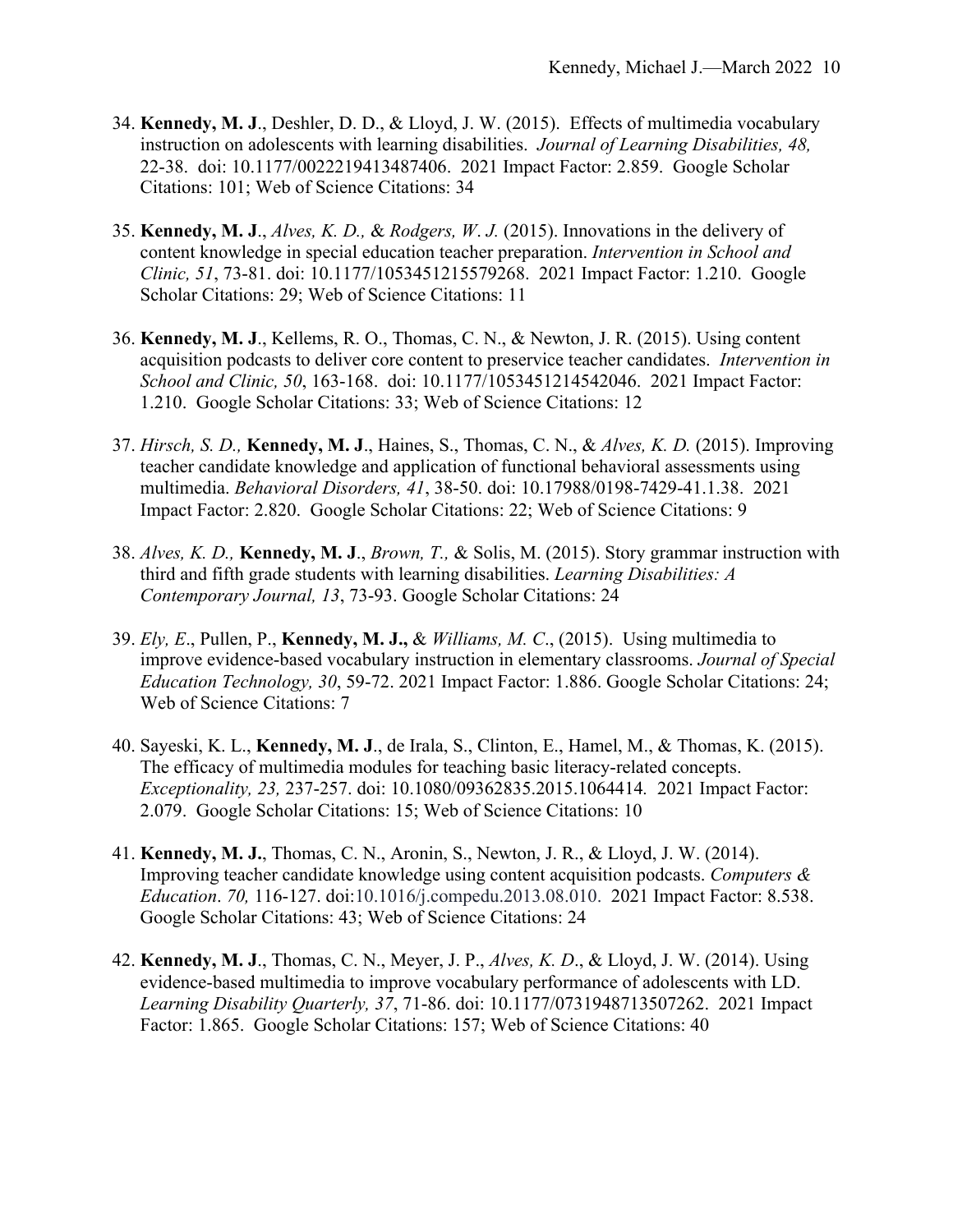- 43. *\* Ely, E*., **Kennedy, M. J**., Pullen, P., *Williams, M. C*., & *Hirsch, S. E*. (2014). Improving instruction of future teachers: A multimedia approach that supports implementation of evidence-based vocabulary practices. *Teaching and Teacher Education, 44*, 35-43. doi: 10.1016/j.tate.2014.07.012. 2021 Impact Factor: 3.272. Google Scholar Citations: 52; Web of Science Citations: 22
- \* *Emily Ely was awarded the 2014 Dissertation of the Year Award by the Teacher Education Division (TED) of the Council for Exceptional Children (CEC)*
- 44. *Ely, E*., Pullen, P., & **Kennedy, M. J**., *Hirsch, S. E., & Williams*, M. C. (2014). Use of instructional technology to improve preservice teacher knowledge of vocabulary instruction. *Computers & Education, 75,* 44-52*.* doi: 10.1016/j.compedu.2014.01.013. 2021 Impact Factor: 8.538. Google Scholar Citations: 38; Web of Science Citations: 12
- 45. *Driver, M. K*., Pullen, P. C., **Kennedy, M. J.,** *Williams, M. C., & Ely, E*. (2014). Using instructional technology to improve preservice teachers' knowledge of phonological awareness. *Teacher Education and Special Education, 37,* 309-329*.* doi: 10.1177/0888406414537902. 2021 Impact Factor: 2.512. Google Scholar Citations: 40; Web of Science Citations: 16
- 46. **Kennedy, M. J**., Aronin, S., Newton, J. R., O'Neal, M., & Thomas, C. N. (2014). Creating multimedia-based vignettes with embedded evidence-based practices: A tool for supporting struggling learners. *Journal of Special Education Technology, 29*(4), 15-30. 2021 Impact Factor: 1.886. Google Scholar Citations: 16; Web of Science Citations: 7
- 47. **Kennedy, M. J**., *Driver, M. K*., Pullen, P. C., *Ely, E., & Cole, M. T*. (2013). Improving teacher candidates' knowledge of phonological awareness: A multimedia approach. *Computers & Education. 64*, 42-51. doi: 10.1016/j.compedu.2013.01.010. 2021 Impact Factor: 8.538. Google Scholar Citations: 55; Web of Science Citations: 24
- 48. **Kennedy, M. J**., & Wexler, J. (2013). Helping students succeed within secondary-level STEM content—Using the "T" in STEM to improve literacy skills. *Teaching Exceptional Children, 45*(4), 26-33. Google Scholar Citations: 24; Web of Science Citations: 8
- 49. **Kennedy, M. J**., & Thomas, C. N. (2012). Effects of content acquisition podcasts to develop preservice teachers' knowledge of positive behavioral interventions and supports. *Exceptionality, 20*. 1-19. doi: 10.1080/09362835.2011.611088. 2021 Impact Factor: 2.079. Google Scholar Citations: 69; Web of Science Citations: 32
- 50. **Kennedy, M. J**., Newton, J. R., Haines, S., Walther-Thomas, C., & Kellems, R. O. (2012). A triarchic model for teaching "introduction to special education": Case studies, content acquisition podcasts, and effective feedback. *Journal of Technology and Teacher Education, 20*, 251-275. Google Scholar Citations: 24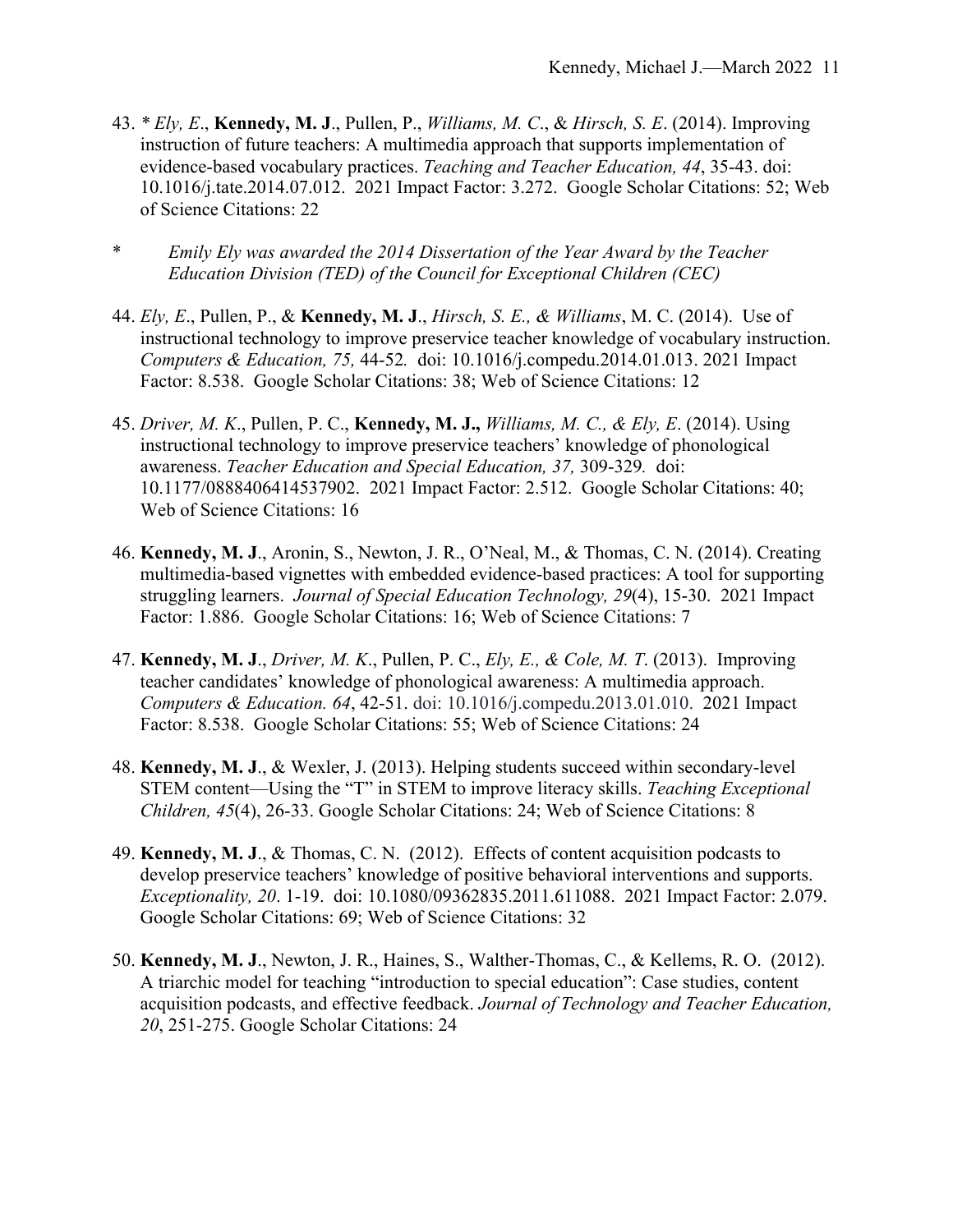- 51. **Kennedy, M. J**., & Ihle, F. M. (2012). The old man and the sea: Navigating the gulf between special educators and the content area classroom. *Learning Disabilities Research and Practice, 27*, 44-54. doi: 10.1111/j.1540-5826.2011.00349.x. 2021 Impact Factor: 2.861. Google Scholar Citations: 53; Web of Science Citations: 17
- 52. Newton, J. R., **Kennedy, M. J**., Walther-Thomas, C., & Cornett, J. (2012). Transforming special education teacher education: A reaction to the report *Transforming Teacher Education Through Clinical Practice: A National Strategy to Prepare Effective Teachers. Focus on Exceptional Children, 45*, 1-16. Google Scholar Citations: 10
- 53. \*\* **Kennedy, M. J**., *Ely, E*., Thomas, C. N., Pullen, P. C, Newton, J. R, *Ashworth, K, Cole, M, T., & Lovelace, S. P.* (2012). Using multimedia tools to support teacher candidates' learning. *Teacher Education and Special Education, 35*, 243-257*.* doi: 10.1177/0888406412451158. 2021 Impact Factor: 2.512. Google Scholar Citations: 33
- \*\* *Awarded TED's 2013 Outstanding Publication of the Year*
- 54. **Kennedy, M. J.**, Lloyd, J. W., *Cole, M., & Ely, E*. (2012). Specially designed vocabulary instruction in the content areas: What does high quality instruction look like? *Teaching Exceptional Children, 45*(1), 7. Retrieved from: http://tecplus.org/article/1. Google Scholar Citations: 11; Web of Science Citations: 5
- 55. **Kennedy, M. J**., Mimmack, J., & Flannery, K. B. (2012). Innovation in data-driven decision making within SW-PBIS systems: Welcome to the gallery walk. *Beyond Behavior, 21*(3), 8- 14*.* Google Scholar Citations: 19
- 56. **Kennedy, M. J**., & Swain-Bradway, J. (2012). Rationale and recommended practices for using homegrown videos to support school-wide positive behavioral interventions and supports. *Beyond Behavior, 21*(2), 20-28. Google Scholar Citations: 20
- 57. **Kennedy, M. J**., Hart, J. E., & Kellems, R. O. (2011). Using enhanced podcasts to augment limited instructional time in teacher preparation. *Teacher Education and Special Education, 34*, 87-105. doi: 10.1177/0888406410376203. 2021 Impact Factor: 2.512. Google Scholar Citations: 71
- 58. **Kennedy**, M. J., & Deshler, D. D. (2010). Literacy instruction, technology, and students with learning disabilities: Research we have, research we need. *Learning Disability Quarterly, 33*, 289-298. 2021 Impact Factor: 1.865. Google Scholar Citations: 166; Web of Science Citations: 53

### **Co-Editor of Edited Book**

Pullen, P.C., & **Kennedy**, M. J. (2019). *Handbook of Multi-Tiered Systems of Support and Response to Intervention* (Eds.). New York, Routledge*.*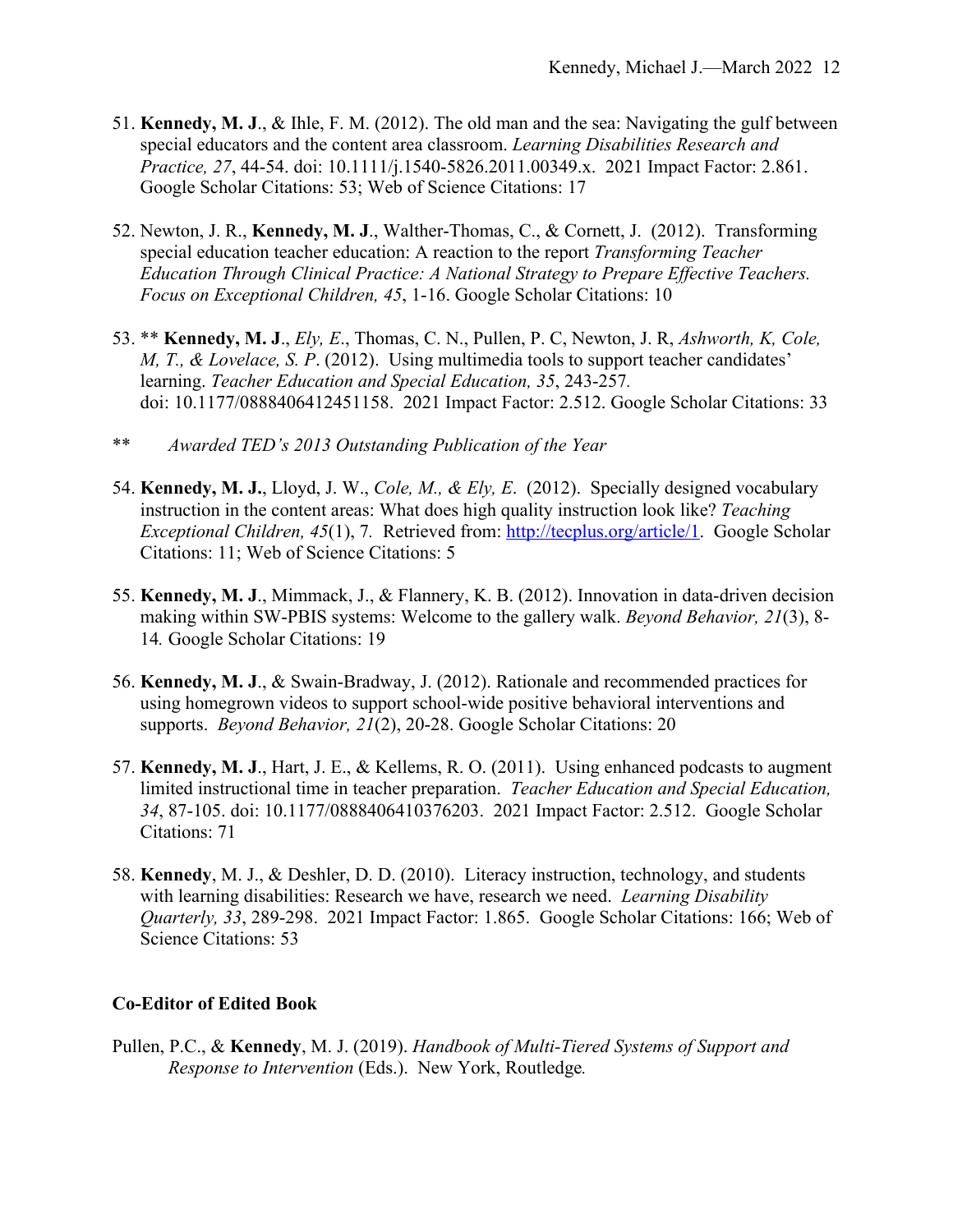#### **Contributing Author to High-Leverage Practices Monograph**

McLeskey, J., Barringer, M-D., Billingsley, B., Brownell, M., Jackson, D., **Kennedy, M**., Lewis, T., Maheady, L., Rodriguez, J., Scheeler, M. C., Winn, J., & Ziegler, D. (2017, January). High-leverage practices in special education. Arlington, VA: Council for Exceptional Children & CEEDAR Center. © 2017 CEC & CEEDAR. Google Scholar Citations: 302

#### **Book and Monograph Chapters**

- 1. VanUitert, V. J., Carlisle, L. M., Kunemund, R., & **Kennedy, M. J**. (in press). Using technology to make science more accessible for students with disabilities. In X. Liu & P. Wachira (Eds.), *Technology-Supported Interventions for Students with Special Needs in the 21st Century.*
- 2. **Kennedy**, M. J., Kunemund, R., & Carlisle, L. M. (in press). Using multimedia to support teacher candidates' knowledge and use of evidence-based classroom management practices. In E. Sabornie & D. Espelage (Eds.), *Handbook of Classroom Management: Research, Practice, and Issues.* Routledge.
- 3. *VanUitert, V. J.,* **Kennedy, M. J**., & *Carlisle, L. M.* (2021). Professional development: What we know and what we need to find out. In B. G. Cook, M. Tankersley, & T. J. Landrum (Eds.), *Advances in learning and behavioral disabilities: The next big thing in special education* (volume 32). Emerald. https://doi.org/10.1108/S0735-004X202131
- 4. *VanUitert, V. J*., **Kennedy, M. J**., *Rodgers, W. J., Romig, J. E., & Alves, K. D.* (2019). A multimedia professional development process for teacher education and professional development. In. D. Polly, C. Martin, & K. Dililitas (eds.). *Handbook of research on educator preparation and professional learning 2nd edition,* (pp. 1-13)*.* doi: 10.4018/978-1- 5225-8583-1.ch00
- 5. **Kennedy, M. J.,** & Boyle, J. (2017). The promise and problem with technology in special education. In J. M. Kauffman, D. P. Hallahan, & P. C. Pullen (Eds.) *Handbook of special education 2nd Edition*, (pp. 606-614). New York: Taylor & Francis.
- 6. **Kennedy, M. J**., *Rodgers, W. J.,* Gressick, W. T., *Romig, J. E.,* & *Alves, K. D.* (2017). The classroom teaching (CT) scan: A flexible observation tool for general and special education. In D. Edyburn (Ed.) *Advances in Special Education Technology: App development in special education.* Bingley, United Kingdom, Emerald Publishing Group.
- 7. *Romig, J. E., Rodgers, W., Alves, K. D.,* & **Kennedy, M. J**. (2016). Open and free education resources for K-12 online and face-to-face classrooms. In S. Bryans-Bongey & K. Graziano (Eds.), *Online Teaching in K-12: Models, Methods, and Best Practices for Teachers and Administrators* (pp. 245-261). Information Today.
- 8. **Kennedy, M. J**., *Romig, J., & Rodgers, W. J.* (2015). Using content acquisition podcasts (CAPs) to improve vocabulary instruction and learning for students with disabilities and their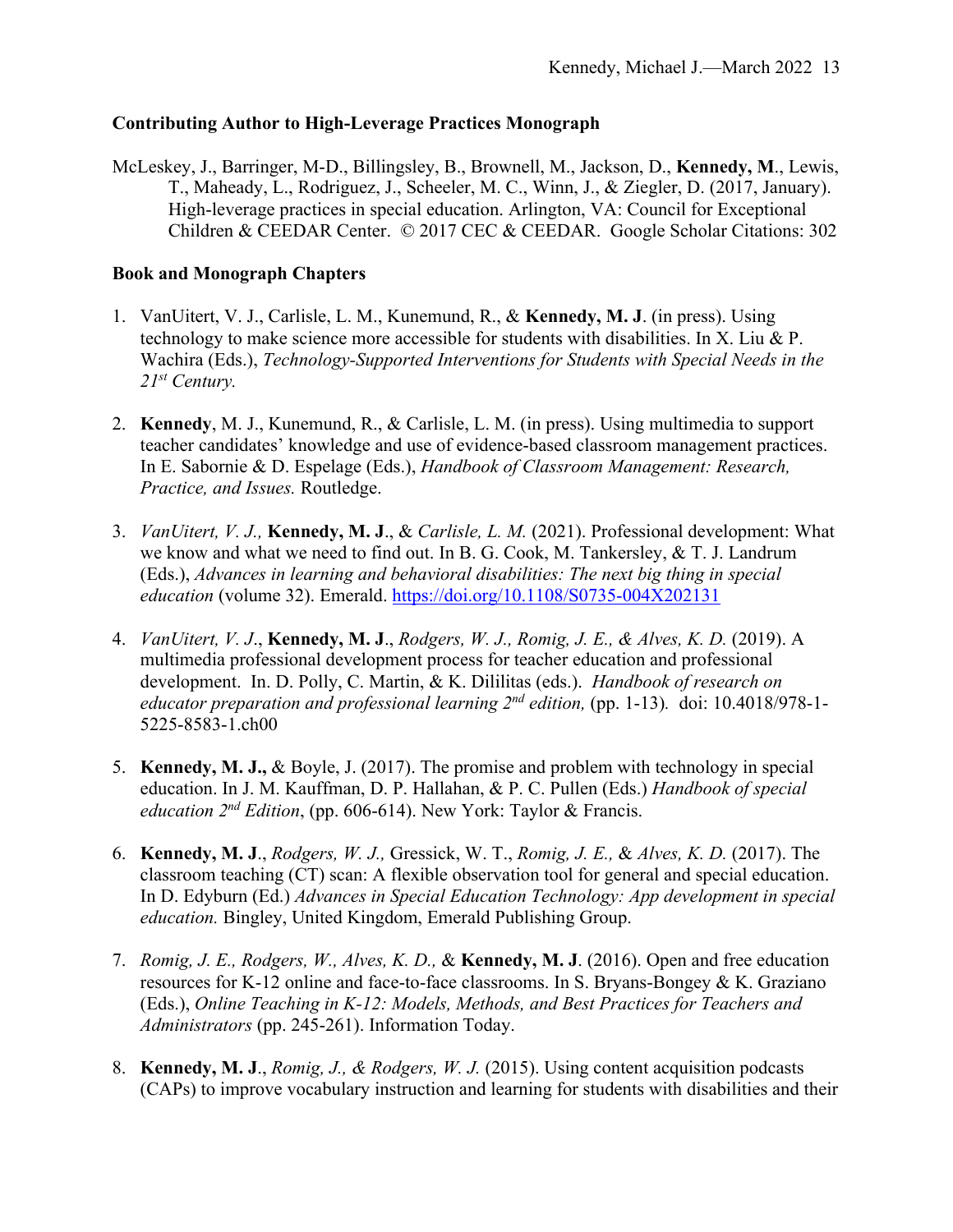teachers. In S. Sennott & S. Loman (Eds.), *Comprehensive individualized curriculum and instructional design* (pp. 116-135). Open Access Textbooks; Book 5. http://pdxscholar.library.pdx.edu/pdxopen/5

- 9. Dieker, L. A., **Kennedy, M. J**., Smith, S., Vasquez III, E., Rock, M., & Thomas, C. N. (2014). *Use of technology in the preparation of pre-service teachers* (Document No. IC-11). Retrieved from University of Florida, Collaboration for Effective Educator, Development, Accountability, and Reform Center. Website: http://ceedar.education/ufl/edu/tools/innovation-configurations/
- 10. *Hirsch, S. E*., Lloyd, J. W., & **Kennedy, M. J**. (2014). Improving behavior through instructional practices for students with high incidence disabilities: EBD, ADHD, and LD. In P. Garner, J. Kauffman, & J. Elliott (Eds.). *The Sage Handbook of Emotional and Behavioral Difficulties, 2nd Edition.* (pp. 205-220). Los Angeles, CA: Sage.
- 11. Smith, S. J., & **Kennedy, M. J**. (2014). Technology and teacher education. In P.T. Sindelar, E.D. McCray, M.T. Brownell, & B. Lingnugaris/Kraft (Eds.). *Handbook of Research on Special Education Teacher Preparation*. (pp. 178-193). New York: Routledge, Taylor, & Francis.
- 12. Deshler, D. D., Ihle, F., Mark, C., Pollitt, D. T., & **Kennedy, M. J**. (2012). Literacy and learning. In N. M. Seel (Ed.). *Encyclopedia of the sciences of learning* (pp. 2062-2064). Springer. http://dx.doi.org/10.1007/978-1-4419-1428-6\_553
- 13. Deshler, D. D., Mitchell, B. B., **Kennedy, M. J**., Novosel, L., & Ihle, F. (2012). Content-area learning. In N. M. Seel (Ed.). *Encyclopedia of the sciences of learning* (pp. 787-790). Springer. http://dx.doi.org/10.1007/978-1-4419-1428-6\_552
- 14. *Bruce, A*., Lloyd, J. W., & **Kennedy, M. J**. (2012). Targets of self-monitoring: Productivity, accuracy, and attention. In B. G. Cook, M. Tankersley, & T. J. Landrum (Eds.), *Classroom Behavior, Contexts, and Interventions (Advances in Learning and Behavioral Disabilities, Volume 25).* (pp. 1-21). http://dx.doi.org/10.1108/S0735-004X(2012)0000025004
- 15. **Kennedy, M. J**., Horner, R., McNelly, D., Mimmack, J., Sobel, D., & Tillman, D. (2009). Data-based decision making in high schools: Informed implementation of school-wide positive behavior support. In B. Flannery & G. Sugai (Eds.), *SWPBS implementation in high schools: Current practice and future directions*. (pp. 81-114). University of Oregon.

### **Invited and Non-Peer Reviewed Articles**

- **Kennedy**, M. J. (2013). Multimedia instruction: The runaway train that spontaneously changes direction and speed. *DLD New Times, 31*(3), 1-3.
- **Kennedy**, M. J. (2013). Integrating evidence-based practices and instructional design principles: Introducing content acquisition podcasts. *www.teachingld.org/technologies.*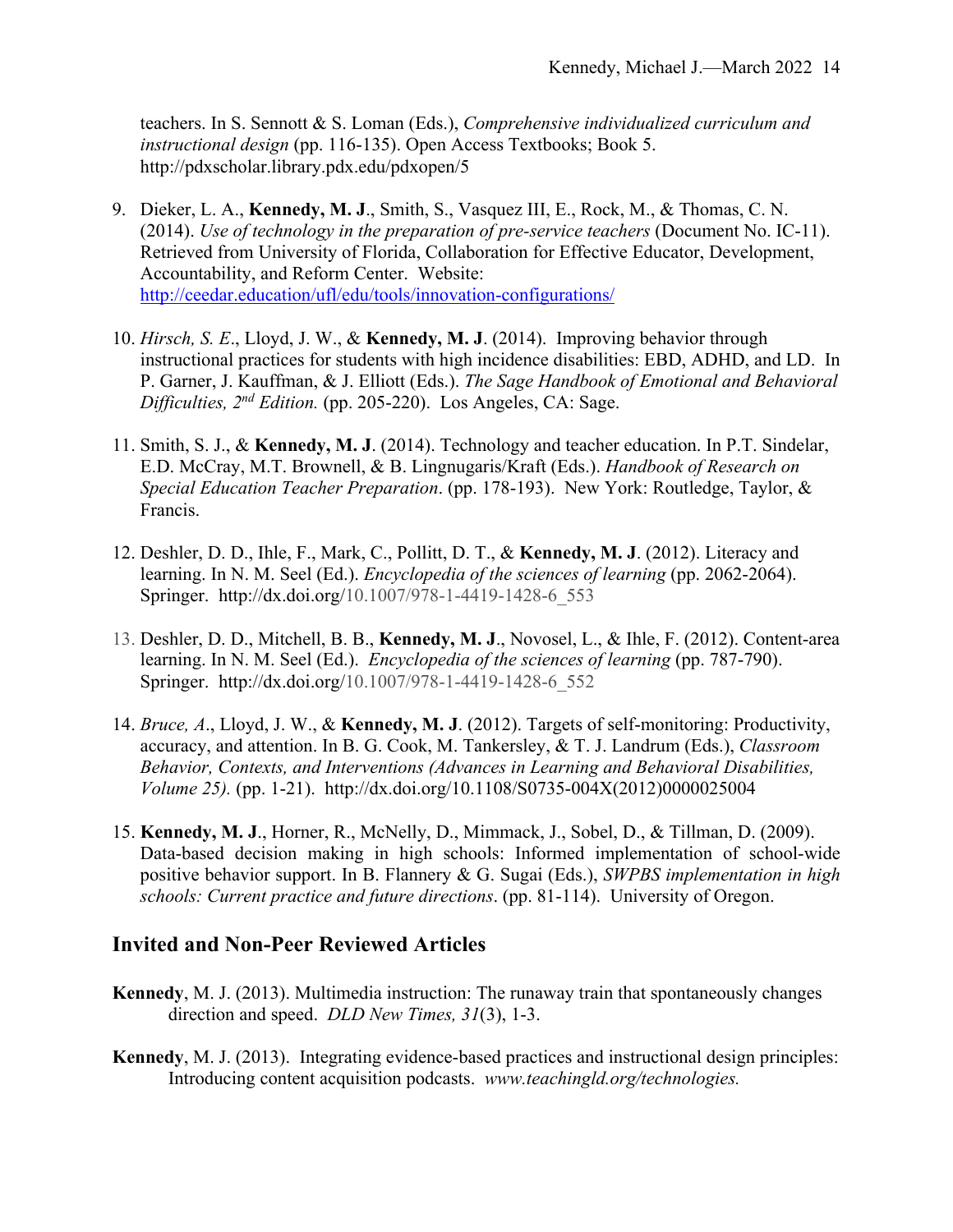Deshler, D. D, & **Kennedy**, M. J. (2009). Improving outcomes for struggling adolescent readers. *Better: Evidence Based Practices, 1*, 10-11.

#### **High Leverage Practice for Special Education Video Series**

- **Kennedy**, M. J., Romig, J. E., & Peeples, K. (2021). HLP 15: Use scaffolded supports. http://highleveragepractices.org/hlp-15-use-scaffolded-supports
- Curry, C., Perez, L., Zabala, J., Peters, J., **Kennedy, M. J**., & Howorth, S. (2021). HLP 19: Use assistive and instructional technology. https://highleveragepractices.org/hlp-19-useassistive-and-instructional-technologies
- Bailey, T., **Kennedy, M. J**., & Jackson, D. (2020). High-leverage practice #11: Identify and prioritize long- and short-term learning goals. https://highleveragepractices.org/hlp-11 goal-setting
- **Kennedy, M. J.,** Cook, L., Cook, B., Brownell, M. T., & Holdheide, L. (2020). Special Video: Clarifying the Relationship Between HLPs and EBPs. https://highleveragepractices.org/701-2-4-3-3-2-2/
- **Kennedy, M. J.,** Cook, L., & Morano, S. (2020). High-leverage practice #13: Make adaptations https://highleveragepractices.org/701-2-4-3-3/
- **Kennedy, M. J**., Cook, L., & Morano, S. (2020). High-leverage practice #14: Use cognitive and metacognitive strategies https://highleveragepractices.org/701-2-4-3-3-2/.
- **Kennedy, M. J**., Cook, L., Morano, S., & *Peeples, K.* (2020). High-leverage practice #17: Use flexible grouping. https://highleveragepractices.org/701-2-4-3-4/
- **Kennedy, M. J**., Cook, L., Morano, S., & *Peeples, K.* (2019). High-leverage practice #13: Adapt curriculum tasks & materials for specific learning goals. https://highleveragepractices.org/701-2-4-3-3/
- **Kennedy, M. J**., Cook, L., Morano, S., & *Peeples, K.* (2019). High-leverage practice #20: Provide intensive instruction. https://highleveragepractices.org/701-2-4-3-2/.
- **Kennedy, M. J***., Peeples, K. N., Romig, J. E., Mathews, H. M., & Rodgers, W. J*. (2018). Welcome to our new series on high leverage practices for special education. https://highleveragepractices.org/701-2-2/.
- **Kennedy, M. J**., Hirsch, S. E., Peeples, K. N., Romig, J. E., Mathews, H. M., & Rodgers, W. J. (2018). High-leverage practice #7: Establish a consistent, organized, and respectful learning environment. https://highleveragepractices.org/701-2-4/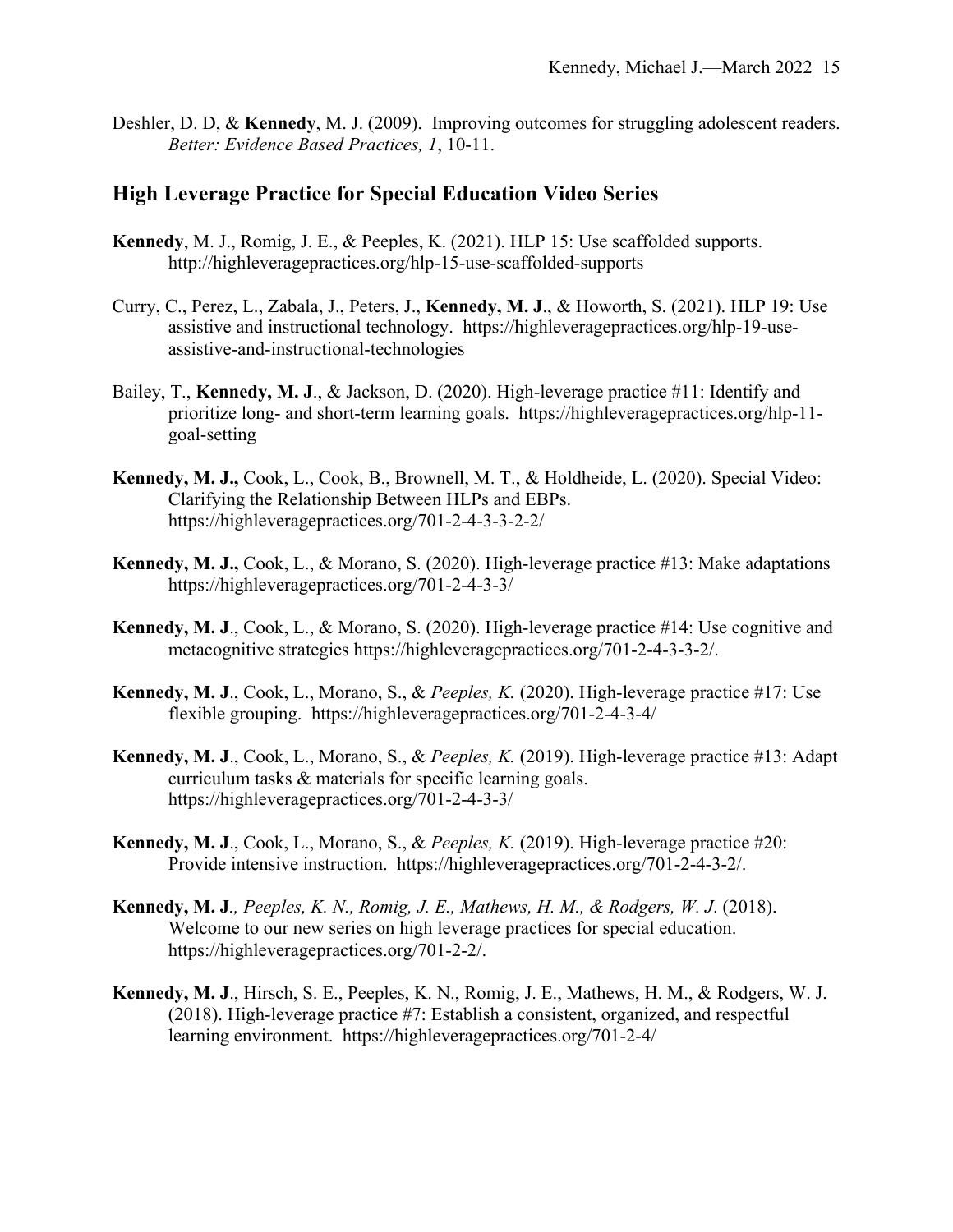- **Kennedy, M. J**., *Peeples, K. N., Romig, J. E., Mathews, H. M., & Rodgers, W. J*. (2018). High leverage practice #8 & #22: Provide positive and constructive feedback to guide students' learning and behavior. https://highleveragepractices.org/701-2-3/.
- **Kennedy, M. J**., *Peeples, K. N., Romig, J. E., Mathews, H. M., Rodgers, W. J.* (2018). High Leverage Practice #12: Systematically design instruction towards learning goals. https://highleveragepractices.org/701-2-4/.
- **Kennedy, M. J**., *Peeples, K. N., Romig, J. E., Mathews, H. M., Rodgers, W. J.* (2018). High Leverage Practice #16: Use Explicit Instruction. https://highleveragepractices.org/701-2/.
- **Kennedy, M. J.,** *Peeples, K. N., Romig, J. E., Mathews, H. M., Rodgers, W. J.* (2018). High Leverage Practice #18: Use strategies to promote active student engagement. https://highleveragepractices.org/701-2-5/.

### **Multimedia Products**

- **Kennedy, M. J.** (website). https://vimeo.com/showcase/9336362.
- **Kennedy, M. J**. (website). http://VocabSupport.com.
- **Kennedy, M. J**. (website). http://www.SpedIntro.com.
- **Kennedy, M. J**. (website). http://www.pbisvideos.com.
- **Kennedy, M. J**. (Director & Editor), (2010). *School-wide positive behavior support in high schools: Messages from successful schools*. OSEP Center on Positive Behavioral Interventions and Supports. University of Oregon.

#### **Peer Reviewed Conference Presentations (Paper Sessions)**

- **Kennedy, M. J**., & Kunemund, R. L. (2022, January). Introduction to COACHED. Presentation presented at the annual Convention of the Council for Exceptional Children. Orlando, FL.
- **Kennedy, M. J**. (2022, January). Everything I learned about being an effective teacher I learned in Kindergarten. Preconference session delivered at the annual Convention of the Council for Exceptional Children. Orlando, FL.
- **Kennedy, M**., Nagro, S., Hirsch, S. E., *& Qualls, L.* (2022, January 18). *Q: What are teachers learning about classroom management? A: We spoke to teacher educators.* Presentation at the Council for Exceptional Children Conference, Orlando, FL.
- **Kennedy, M. J**., (2021, November). Introduction to COACHED. Presentation at the annual meeting of the Teacher Education Division of CEC, Ft. Worth, TX.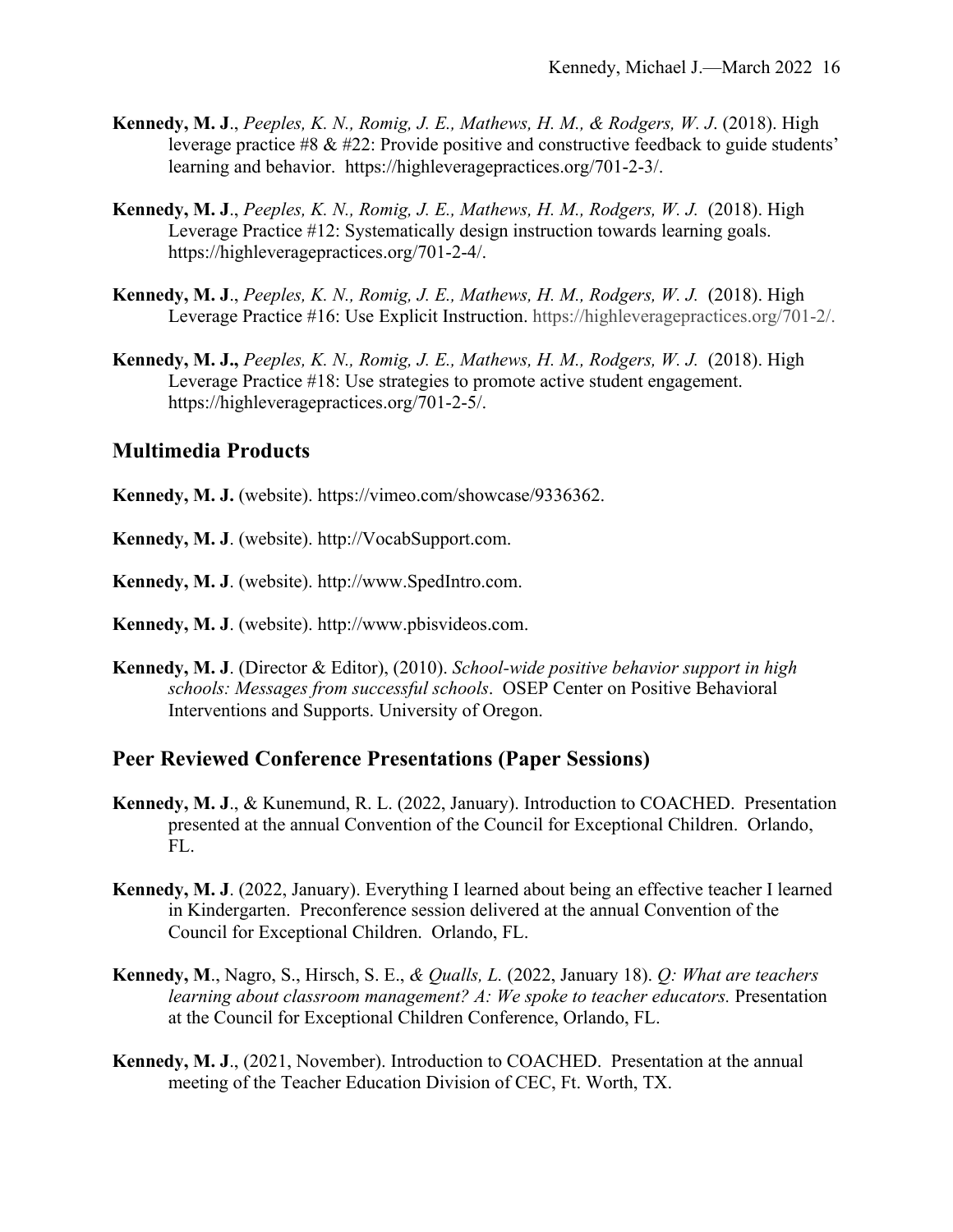- Hirsch, S. E., Nagro, S., & **Kennedy, M. J.** (2021, November). Teacher educators' perspectives on classroom management instruction. Paper presented at the Teacher Education Division of CEC Conference, Ft. Worth, Tx.
- **Kennedy, M.J**., Carlisle, L\*., & Kunemund, R.L. (January 2021). *Are you ready to be COACHED? Introducing an instruction focused coaching package*. Demonstration presented at the 2021 Virtual Council for Exceptional Children L.I.V.E Conference.
- *VanUitert, V. J., Carlisle, L. M.,* Kunemund, R., & **Kennedy, M. J**. (2020, Oct). Observing the science classroom: Implications for students with learning disabilities. Peer reviewed roundtable presentation at the  $42<sup>nd</sup>$  International Conference on Learning Disabilities, Council for Learning Disabilities, Virtual Conference.
- **Kennedy, M. J.,** (2020, February). Observing and coaching the HLPs: Tools and strategies for effective implementation. Presentation at the Council for Exceptional Children (CEC) Convention, Portland, OR.
- *VanUitert, V.,* Romig, J. E., & **Kennedy, M. J**. (2020, February). Educator experience: Content acquisition podcasts for professional development. Presentation at the Council for Exceptional Children (CEC) Convention, Portland, OR.
- *VanUitert, V.,* **Kennedy, M. J**., & Romig, J. (2020, February). Explicit instruction plus multimedia delivery: Improving adolescent students' vocabulary performance. Presentation at the Council for Exceptional Children (CEC) Convention, Portland, OR.
- Nagro S., Israel, M., **Kennedy, M. J**., & Rock, M. (2020, February). Four unique approaches to innovative technologies and teacher preparation. Presentation at the Council for Exceptional Children (CEC) Convention, Portland, OR.
- **Kennedy, M. J**., *VanUitert, V., & Carlisle, L*. (2020, February). Research-to-practice connections: Blending explicit instruction and simulations to support science vocabulary performance. Presentation at the Council for Exceptional Children (CEC) Convention, Portland, OR.
- **Kennedy, M. J**., *VanUitert, V., & Myers, A*. (2020, February). Providing performance feedback for high-leverage and evidence-based practices: A multimedia option. Presentation at the Council for Exceptional Children (CEC) Convention, Portland, OR.
- **Kennedy, M. J**., & VanUitert, V. (2020, February). The InferCabulary App: A novel approach for teaching and learning vocabulary for students with disabilities. Presentation at the Council for Exceptional Children (CEC) Convention, Portland, OR.
- Randolph, K., Brownell, M., Hott, B., **Kennedy, M. J**., & Cornelius, K. (2019, November). Early career faculty SIG spotlight part 2: Finding, applying for, and managing grant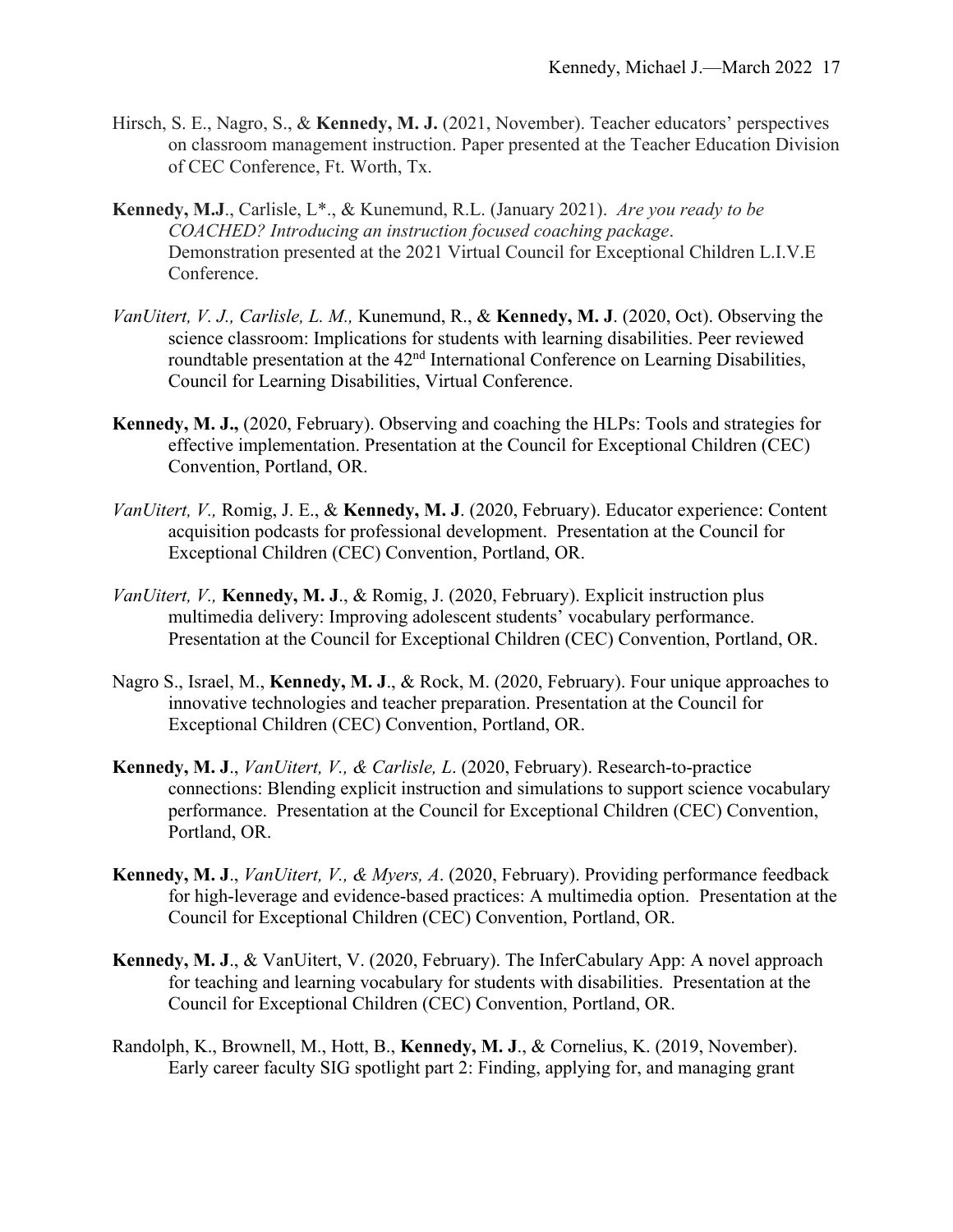funding. Panel presentation at the Teacher Education Division of Council for Exceptional Children Conference, New Orleans, LA.

- Brownell, M., Ciullo, S., **Kennedy, M. J**., Hoffman, B., & McLeskey, J. (2019, November). High-leverage practices: The foundation of successful evidence-based practices. Panel presentation at the Teacher Education Division of Council for Exceptional Children Conference, New Orleans, LA.
- **Kennedy, M. J.**, (2019, November). Observing and assessing implementation of high-leverage and evidence-based practices: A tool for coaching. Panel presentation at the Teacher Education Division of Council for Exceptional Children Conference, New Orleans, LA.
- **Kennedy, M**., *Mathews, H., Peeples, K., Rodgers, W., & Romig, J.* (2019, February). A multimedia professional development process for improving inclusive secondary level teachers' literacy instruction**.** Presentation at the Council for Exceptional Children (CEC) Conference, Indianapolis, IN.
- *Romig, J.,* **Kennedy, M**., & *Peeples, K.* (2019, February). The Classroom Teaching Scan: An observation tool to provide teachers data-driven feedback on instruction. Demonstration at the Council for Exceptional Children (CEC) Conference, Indianapolis, IN.
- *Romig, J., Peeples, K.,* & **Kennedy, M. J**. (2018, November). Criterion validity evidence supporting the Classroom Teaching Scan. Presentation at the Teacher Education Division of CEC Conference, Las Vegas, NV.
- **Kennedy, M. J**., & *Peeples, K. N*. (2018, November). Using a multimedia observation tool and performance feedback with reflection to facilitate teacher candidate growth. Presentation at the Teacher Education Division of CEC Conference, Las Vegas, NV.
- *Romig, J.,* **Kennedy, M. J**., & *Peeples, K. N*. (2018, November). Increasing in-service teachers' use of modeling during writing instruction for students with disabilities. Presentation at the Teacher Education Division of CEC Conference, Las Vegas, NV.
- Guardino, D., McLeskey, J., Brownell, M., Holdheide, L., **Kennedy, M**., & Ziegler, D. (2018, November). High-leverage practices: Resources to support their use in classrooms. Presentation at the Teacher Education Division of CEC Conference, Las Vegas, NV.
- **Kennedy, M**., *Rodgers, W., Peeples, K., Mathews, H., & Romig, J.* (2018, November). A multimedia professional development process for improving inclusive secondary level teachers' literacy instruction. Presentation at the Teacher Education Division of CEC Conference, Las Vegas, NV.
- **Kennedy, M**., *Peeples, K., Rodgers, W., & Romig, J.* (2018, February). Can the tortoise beat the hare? Shining light on an eternal problem within special education technology**.**  Presentation at the Council for Exceptional Children (CEC) Conference, Tampa, FL.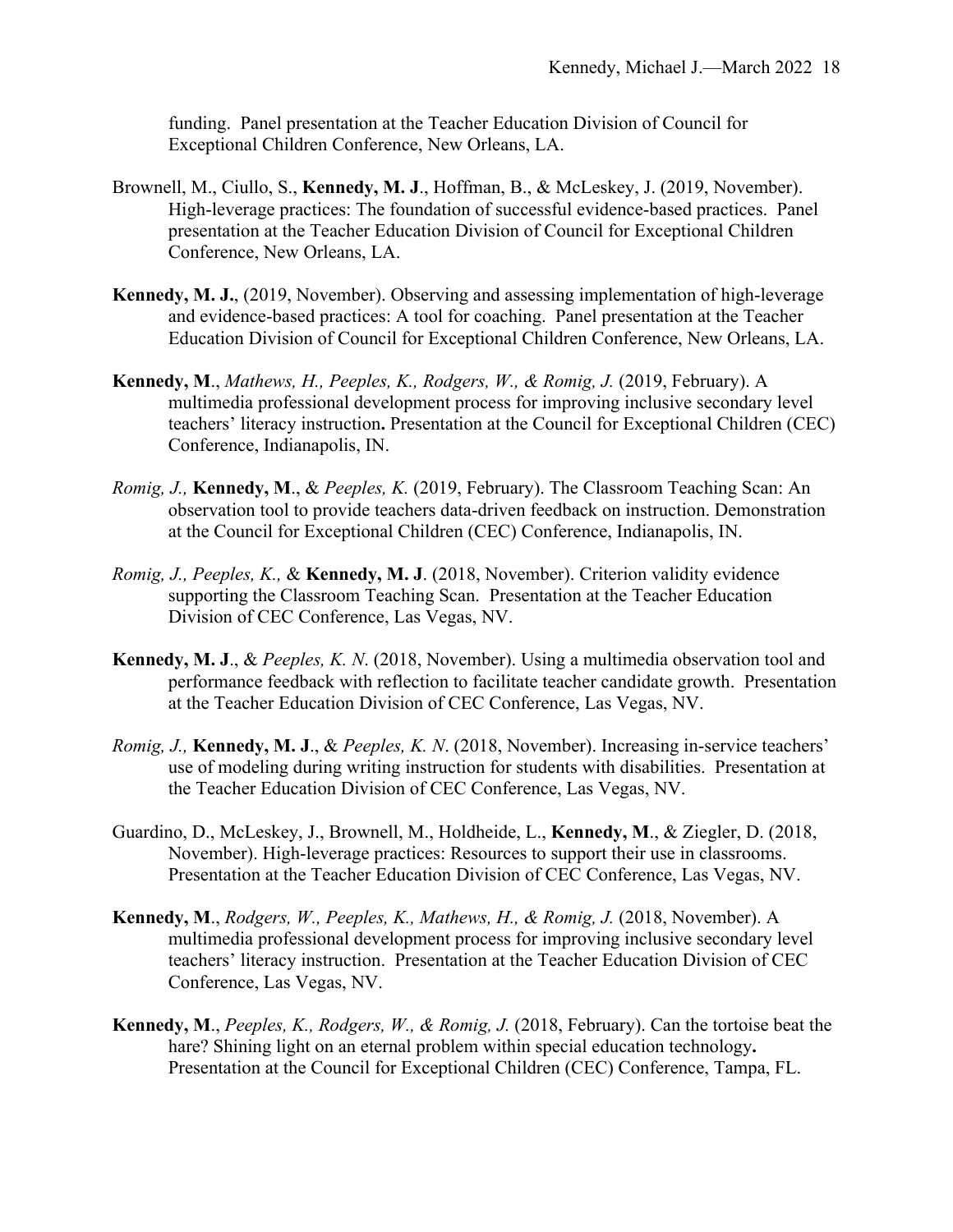- *Romig, J.,* **Kennedy, M**., & *Peeples, K.* (2018, February). Personalized professional development: Using a low inference observation tool to categorize and describe instruction. Presentation at the Council for Exceptional Children (CEC) Conference, Tampa, FL.
- **Kennedy, M. J**., *Alves, K. D., Mathews, H., Peeples, K., Rodgers, W., & Romig, J*. (2017, April). The relationship between cognitive load and teacher performance: Exploring data from four experiments. Paper presented at the annual conference for the Council for Exceptional Children, Boston, MA.
- *Romig, J.,* **Kennedy, M. J**., *Peeples, K., Philips, J.,* Sundeen, T. (2017, April). Using multimedia to support preservice teachers' knowledge and acquisition of self-regulated strategy development. Paper presented at the annual meeting of the Council for Exceptional Children, Boston, MA.
- *Rodgers, W., Mathews, H., Peeples, K., Romig, J*., & **Kennedy, M. J**. (2016, November). Observation tools for special education classrooms: A review of the literature. Paper presented at the annual conference for the Teacher Education Division of the Council for Exceptional Children, Lexington, KY.
- *Romig, J. E.,* **Kennedy, M. J.,** Sundeen, T., Newman-Thomas, C., & *Peeples, K*. (2016, November). Using Content Acquisition Podcasts to improve pre-service teachers' knowledge and application of self-regulated strategy development. Paper presented at the annual conference for the Teacher Education Division of the Council for Exceptional Children, Lexington, KY.
- *Alves, K. D.,* **Kennedy, M. J**., *Rodgers, W. J., & Romig, J. E.* (2016, April). *Improving Teacher Candidates' Knowledge & Skill for Teaching Vocabulary: A Randomized Control Trial.* Paper presented at the Council for Exceptional Children conference, St. Louis, MO.
- **Kennedy, M. J**., *Rodgers, W. J., Romig, J. E., & Alves, K. D.* (2016, April). *The Co-Teaching Scan: Introduction and Demonstration of a New Classroom Observation Tool*. Demonstration presented at the Council for Exceptional Children conference, St. Louis, MO.
- *Rodgers, W. J.,* **Kennedy, M. J***., Romig, J. E., & Alves, K. D.* (2016, April). *Professional Development for Improving Evidence-Based Vocabulary Instruction*. Paper presented at the Council for Exceptional Children conference, St. Louis, MO.
- **Kennedy, M. J**., *Romig, J. E., Rodgers, W. J., & Alves, K. D.* (2016, April). *Using Multimedia to Improve Science Vocabulary Performance of Students in At-Risk Populations.* Paper presented at the American Educational Research Association conference, Washington, DC.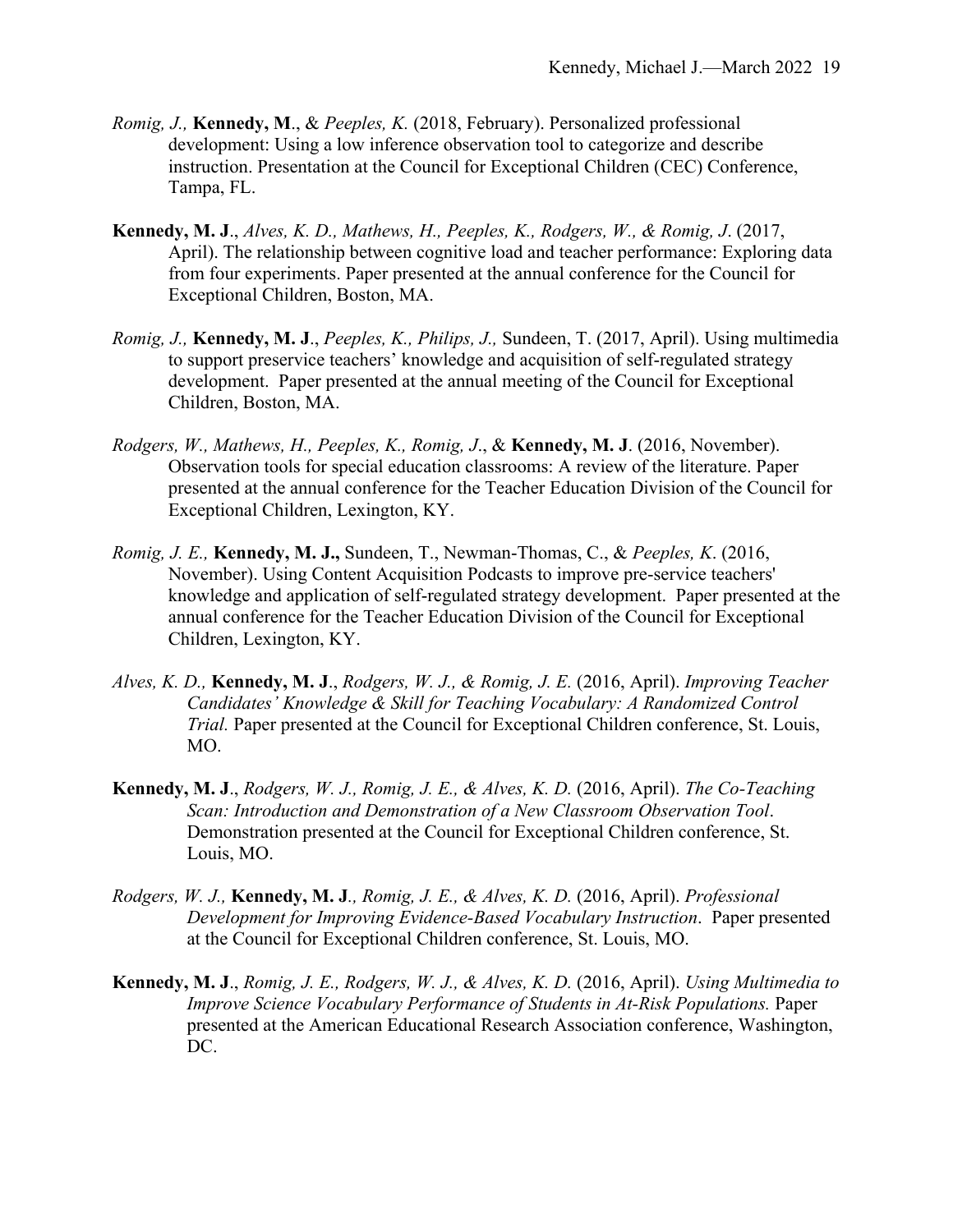- **Kennedy, M. J**. (2016, February). *Improving middle school science teachers' use of evidencebased vocabulary practices: Description and data supporting a new PD package*. Panel presentation given at the Pacific Coast Research Conference, San Diego, CA.
- *Rodgers, W. J.,* **Kennedy, M. J**., *Romig, J. E., & Alves, K. D.* (2016, April). *Using Multimedia to Improve Vocabulary Instruction for Middle School Science Teachers.* Paper presented at the Educational Research Association conference, Washington, DC.
- *Alves, K. D.,* **Kennedy, M. J.**, *Rodgers, W. J., & Romig, J. E*. (2015, November). *Improving Teacher Candidates' Knowledge and Skills for Teaching Vocabulary: A Randomized Control Trial.* Paper presented at the Teacher Education Division of the Council for Exceptional Children conference, Tempe, AZ.
- **Kennedy, M. J**., *Rodgers, W. J., Romig, J. E., & Alves, K. D.* (2015, November). *The Co-Teaching Scan: Introduction and Demonstration of a New Classroom Observation Tool.* Paper presented at the Teacher Education Division of the Council for Exceptional Children conference, Tempe, AZ.
- *Rodgers, W. J.,* **Kennedy, M. J**., *Romig, J. E., & Alves, K. D.* (2015, November). *Vocabulary Instruction in Middle School Science: Current Practices and Impacts of Professional Development.* Paper presented at the Teacher Education Division of the Council for Exceptional Children conference, Tempe, AZ.
- *Alves, K. D., Rodgers, W. J., Romig, J. E.*, & **Kennedy, M. J.** (2015, September). Improving Teacher Candidates' Knowledge and Skills for Teaching Vocabulary: A Randomized Control Trial. Paper presented at the Annual Meeting of the Virginia Educational Research Association, Charlottesville, VA.
- *Romig, J. E., Alves, K. D.,* & **Kennedy, M. J.** (2015, September). Using Content Acquisition Podcasts in a General Education Science Setting. Paper presented at the Annual Meeting of the Virginia Educational Research Association, Charlottesville, VA.
- *Rodgers, W. J., Romig, J. E., Alves, K. D.,* & **Kennedy, M. J**. (2015, September). Multimedia Professional Development for Improving Vocabulary Instruction. Paper presented at the Annual Meeting of the Virginia Educational Research Association, Charlottesville, VA.
- **Kennedy, M. J.,** Ferster, B., *Alves, K. D.* (2015, May). Using Content Acquisition Podcasts and QMedia to Create and Deliver High Quality Instruction. Paper presented at the Annual Meeting of Innovation in Pedagogy Summit at the University of Virginia, Charlottesville, Virginia.
- **Kennedy, M. J**. (2015, September). Using multimedia to increase teacher candidate knowledge of FBA and reduce perceived cognitive load. Paper to be presented at the Annual Meeting of the Council for Children with Behavioral Disorders (CCBD), Atlanta, Georgia.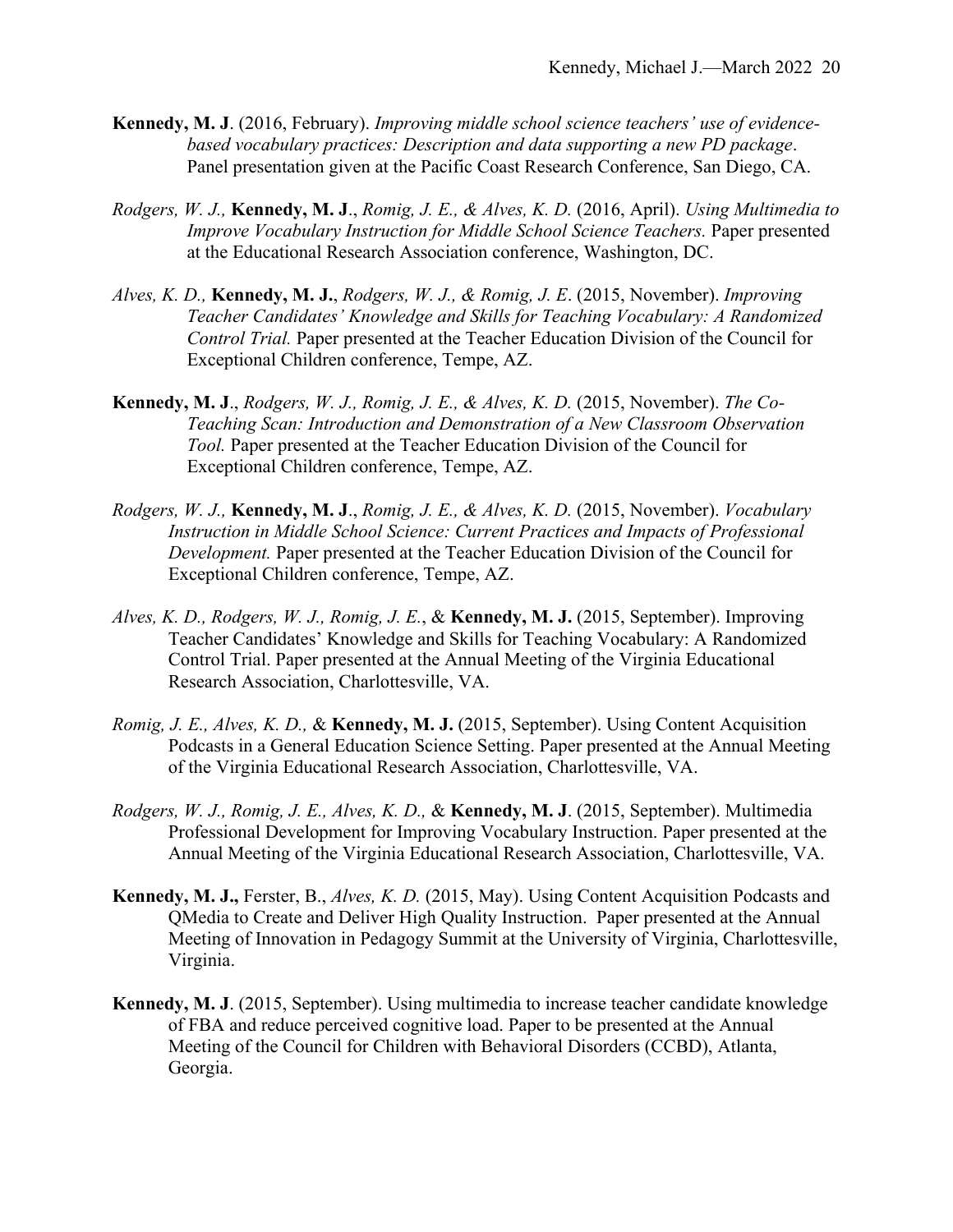- **Kennedy, M. J**., *Alves, K., Rodgers, W., & Romig, J.* (2015, April). Improving Automaticity of Evidence-Based Practice Implementation by Managing Cognitive Load and Feedback. Paper presented at the Annual Meeting of the Council for Exceptional Children, San Diego, California.
- *Alves, K. A.,* **Kennedy, M. J**., & *Rodgers, W.* (2015, April). Teaching teachers to create multimedia-based instructional vignettes with embedded evidence-based practices. Paper presented at the annual meeting of the Council for Exceptional Children, San Diego, California.
- Evmenova, A., **Kennedy, M. J.,** & Weiss, P. (2015, April). Using technology effectively: Developing content acquisition podcasts (CAPs) for diverse learners. Paper presented at the annual meeting of the Council for Exceptional Children, San Diego, California.
- Weiss, P., *Alves, K*., True, J., & **Kennedy, M. J.** (2014, November). Content Acquisition Podcasts (CAPs): Designing research on teaching teachers to integrate multimedia and evidence-based practice. Paper presented at the Annual Meeting of the Teacher Education Division of the Council for Exceptional Children, Indianapolis, Indiana.
- **Kennedy, M. J**., *Alves, K., Rodgers, W., & Romig, J.* (2014, November). Improving Automaticity of Evidence-Based Practice Implementation by Managing Cognitive Load and Feedback. Paper presented at the Annual Meeting of the Teacher Education Division of the Council for Exceptional Children, Indianapolis, Indiana.
- *Alves, K. D., Driver, M.,* & **Kennedy, M. J.** (2014, November). Preparing Teachers to Design and Implement Functional Behavior Assessments: A Review of the Evidence Base. Paper presented at the Annual Meeting of the Teacher Education Division of the Council for Exceptional Children, Indianapolis, Indiana.
- **Kennedy, M. J.,** *Alves, K., Hirsch, S., Dillon, S., & Ely, E.* (2014, September). Applications of Content Acquisition Podcasts to Improve Teacher and Teacher Candidate Knowledge and Practice. Paper presented at the Annual Meeting of the Virginia Educational Research Association, Charlottesville, Virginia.
- *Alves, K. D.* & **Kennedy, M. J**. (2014, October). Using story grammar instruction to improve reading comprehension. Paper presented at the Annual Meeting of the Council for Learning Disabilities, Philadelphia, Pennsylvania.
- **Kennedy, M. J.,** *Alves, K. D., Rodgers, W. J., & Driver, M. D* (2014, October). Using effective multimedia within higher education to enhance teacher preparation. Paper presented at the Annual Meeting of the Council of Learning Disabilities, Philadelphia, Pennsylvania.
- Kim, S. A., Thomas, C. N., Carlisle, A., & **Kennedy, M. J**. (2014, October). Podcasting: Mathematics word problem solving technology for students with LD. Paper presented at the Annual Meeting of the Council for Learning Disabilities, Philadelphia, Pennsylvania.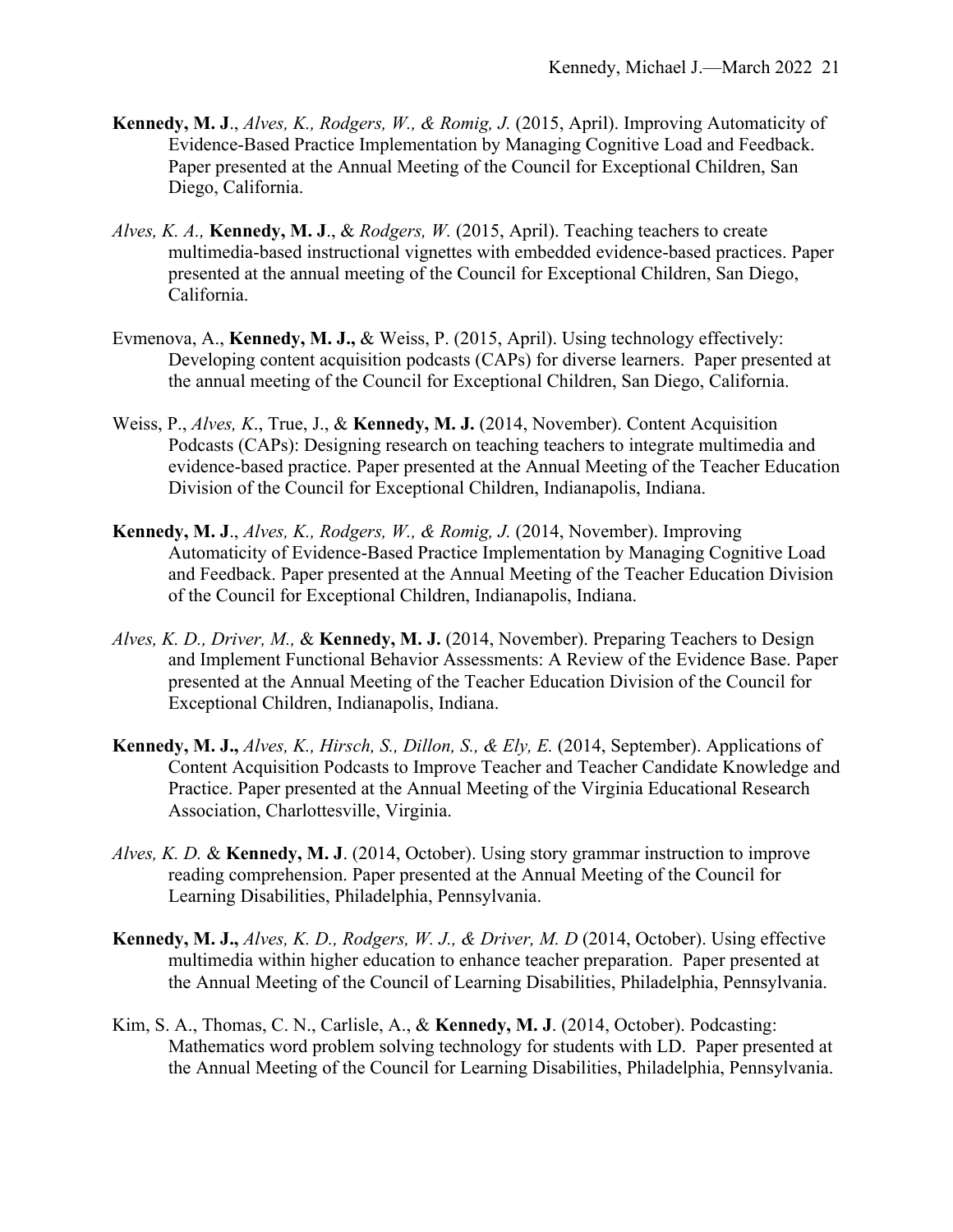- Bruhn, A. L., *Hirsch, S. E*., & **Kennedy, M. J.** (2014, March). Reflecting on PBIS: Simple solutions for improving implementation. Paper presented at the Annual Meeting of the Association for Positive Behavioral Supports, Chicago, Illinois.
- Walker, V., & **Kennedy, M. J**. (2014, March). Access Hollywood: How are schools using homegrown videos to support SW-PBIS? Paper presented at the Annual Meeting of the Association for Positive Behavioral Supports, Chicago, Illinois.
- **Kennedy, M. J.,** & Basham, J. (2014, April). Scheduled for 12 rounds: Two researchers debate UDL's role in special education. Paper presented at the Annual Meeting of the Council for Exceptional Children, Philadelphia, Pennsylvania.
- *Ely, E.,* & **Kennedy, M. J**. (2013, November). Teaching evidence-based vocabulary practices to preservice teachers through video plus CAP. Paper presented at the Annual Meeting of the Teacher Education Division of the Council for Exceptional Children, Ft. Lauderdale, Florida.
- Wagner, D., *Brown, T., Driver, M*., **Kennedy, M. J.,** & Stegall, J. (2013, November). Using multimedia to enhance teacher candidates' knowledge of curriculum based measurement. Paper presented at the Annual Meeting of the Teacher Education Division of the Council for Exceptional Children, Ft. Lauderdale, Florida.
- **Kennedy, M. J.,** *Alves, K., & Hirsch, S. E*. (2013, April). Critical issues for designing and delivering evidence-based multimedia instruction for exceptional learners. Paper presented at the Annual Meeting of the Council for Exceptional Children, San Antonio, Texas.
- *Bruce, A*., **Kennedy, M. J**., & Lloyd, J. W. (2013, April). Using locally produced video to improve classroom management skills. Paper presented at the Annual Meeting of the Council for Exceptional Children, San Antonio, Texas.
- *Cole, M. T., Driver, M. K., Ely, E*., **Kennedy, M. J**., & Pullen, P. C. (2013, April). Enhancing preservice teachers' knowledge of reading instruction with content acquisition podcasts. Paper presented at the Annual Meeting of the Council for Exceptional Children, San Antonio, Texas.
- **Kennedy, M. J**., Flannery, B., Mimmack, J., & *Hirsch, S. E*. (2013, March). Data driven decision making and problem solving in action—Take the gallery walk. Paper to be presented at the Annual Meeting of the Association for Positive Behavioral Supports. San Diego, California.
- Lamm, C., **Kennedy, M. J**., *Hirsch, S. E., & Julian, T*. (2013, March). Using locally produced video to improve classroom management skills. Paper to be presented at the Annual Meeting of the Association for Positive Behavioral Supports. San Diego, California.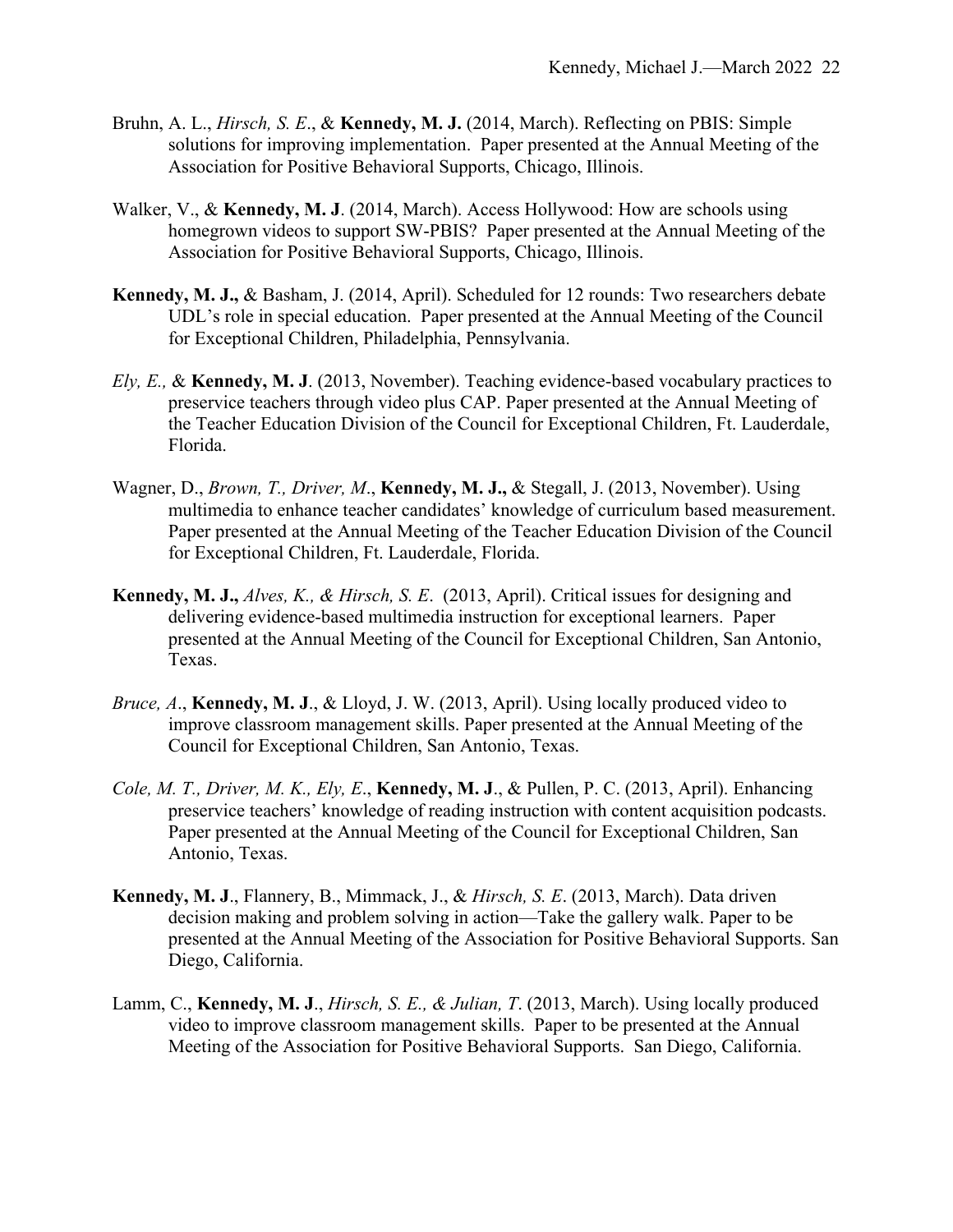- **Kennedy, M. J.** (2012, November). Using locally produced video to improve classroom management skills. Paper to be presented at the annual meeting of the Teacher Education Division of the Council for Exceptional Children, Grand Rapids, Michigan.
- **Kennedy, M. J.**, Thomas, C. N., Newton, J. R., & *Driver, M. K*. (2012, November). Conducting applied research in teacher preparation: Testing new practices derived from theory. Paper to be presented at the annual meeting of the Teacher Education Division of the Council for Exceptional Children, Grand Rapids, Michigan.
- *Driver, M. K.,* & **Kennedy, M. J.** (2012, November). Enhancing pre-service teachers' knowledge of reading instruction with content acquisition podcasts. Paper to be presented at the annual meeting of the Teacher Education Division of the Council for Exceptional Children, Grand Rapids, Michigan.
- **Kennedy, M. J.** (2012, April). Effects of content acquisition podcasts on vocabulary performance of students with learning disabilities. Paper presented at the annual meeting of the American Educational Research Association, Vancouver, Canada.
- **Kennedy, M. J.** (2012, April). Effects of content acquisition podcasts on vocabulary performance of adolescents in secondary coursework. Paper presented at the annual meeting of the American Educational Research Association, Vancouver, Canada.
- Thomas, C. N., & **Kennedy, M. J**. (2012, April). Using multimedia to augment limited instructional time and support learning in professional education coursework. Paper presented at the annual meeting of the American Educational Research Association, Vancouver, Canada.
- **Kennedy, M. J.** (2012, April). Improving vocabulary performance of adolescents with LD using evidence-based multimedia instruction. Paper presented at the annual meeting of the Council for Exceptional Children, Denver, Colorado.
- **Kennedy, M. J**., & Thomas, C. N. (2012, April). Multimedia learning theory into practice: Using content acquisition podcasts to deliver evidence-based instruction. Demonstration presented at the annual meeting of the Council for Exceptional Children, Denver, Colorado.
- *Ely, E*., **Kennedy, M. J**., Thomas, C. N., & Pullen, P. (2012, April). Content acquisition podcasts (CAPs): Enhancing teacher candidate knowledge of teaching students with disabilities. Paper presented at the annual meeting of the Council for Exceptional Children, Denver, Colorado.
- **Kennedy, M. J**., Aronin, S. A., & Newton, J. R. (2011, November). Teaching teachers to create evidence-based multimedia vignettes: Building innovative practice from strong theory. Paper presented at the annual meeting of the Teacher Education Division of the Council for Exceptional Children, Austin, Texas.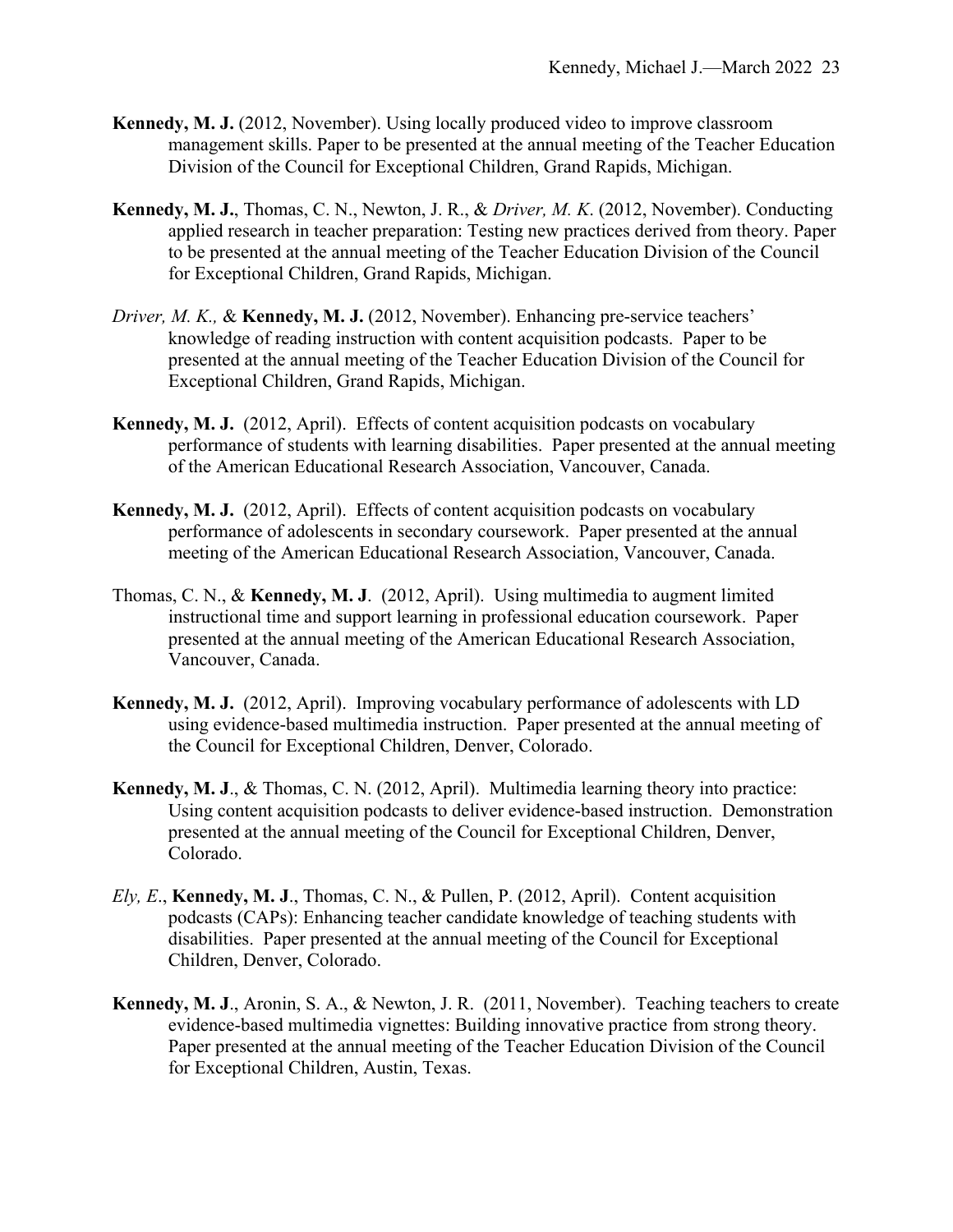- **Kennedy, M. J.**, Thomas, C. N., & Newton, J. R. (2011, November). Multimedia learning theory into practice: Podcasting in preservice teacher education. Paper presented at the annual meeting of the Teacher Education Division of the Council for Exceptional Children, Austin, Texas.
- *Ely, E*., **Kennedy, M. J.**, Thomas, C. N., & Newton, J. R. (2011, November). Use of content acquisition podcasts (CAPs) and implications for teacher preparation coursework. Paper presented at the annual meeting of the Teacher Education Division of the Council for Exceptional Children, Austin, Texas.
- **Kennedy, M. J.** (2011, April). Improving content area vocabulary knowledge for adolescents with LD through multimedia instruction. Paper presented at the annual meeting of the Council for Exceptional Children, National Harbor, Maryland.
- Bohanon, H., Malloy, J., & **Kennedy, M.** (2011, March). What is this PBIS?: Building buy in for PBIS in high schools. Paper presented at the annual meeting of the Association for Positive Behavioral Supports; Denver, Colorado.
- Mimmack, J., & **Kennedy, M.** (2011, March). The gallery walk—Data driven decision making and problem solving in action. Paper presented at the annual meeting of the Association for Positive Behavioral Supports; Denver, Colorado.
- **Kennedy, M. J.,** Israel, M., Walther-Thomas, C., Newton, J., & Aronin, S. (2010, November). Preparing doctoral students for effective roles as teacher educators in special education. Paper presented at the annual meeting of the Teacher Education Division of the Council for Exceptional Children; Saint Louis, Missouri.
- Haines, S., **Kennedy, M**., & Newton, J. (2010, November). Enhanced podcasts in teacher education: Effectiveness and preservice teachers' perceptions. Paper presented at the annual meeting of the Teacher Education Division of the Council for Exceptional Children; Saint Louis, Missouri.
- Newton, J. **Kennedy, M**., Haines, S., & Walther-Thomas, C. (2010, November). Teaching teacher candidates to create multimedia instructional modules with embedded evidencebased practices. Paper presented at the annual meeting of the Teacher Education Division of the Council for Exceptional Children; Saint Louis, Missouri.
- Knight, J., Cornett, J., Skrtic, T., **Kennedy, M**., Novosel, L., & Mitchell, B. (2010, April). Understanding attributes of effective coaches. Paper presented at the annual meeting of the American Educational Research Association; Denver, Colorado.
- Hart, J., **Kennedy, M.**, & Kellems, R. (2010, April). Investigating the impact of audio-only versus audio-enhanced podcasts in quality pre-service teacher education programming. Paper presented at the annual meeting of the American Educational Research Association; Denver, Colorado.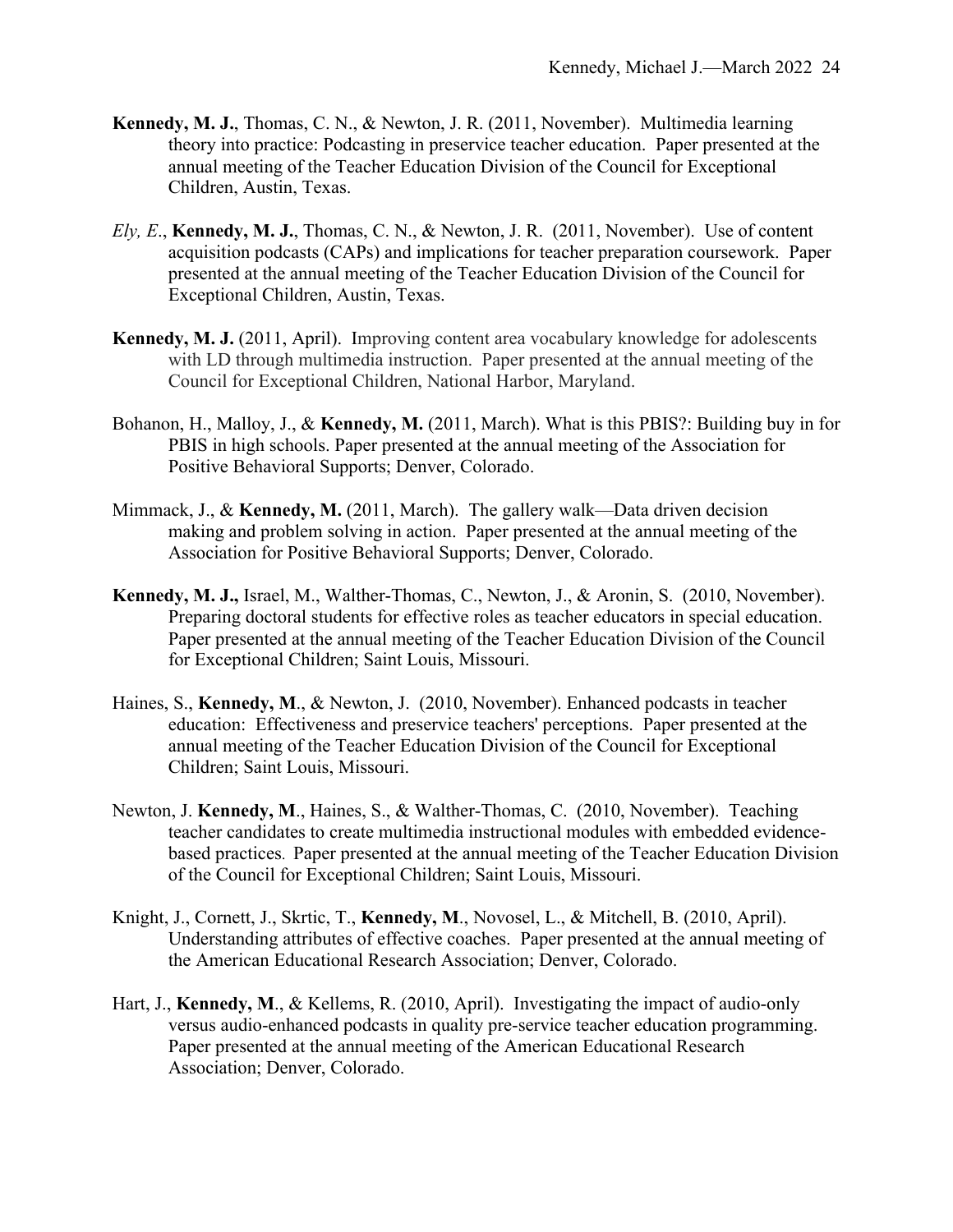- **Kennedy, M**., Hart, J., & Kellems, R. (2010, April). Innovation in teacher candidate preparation: Investigating the use of 'enhanced' podcasts to augment limited face-to-face instructional time. Paper presented at the annual meeting of the Council for Exceptional Children; Nashville, Tennessee.
- **Kennedy, M**., Mimmack, J., & Horner, R. (2010, March). Data-based decision making in high schools: Informed implementation of SWPBS. Paper presented at the annual meeting of the Association for Positive Behavioral Supports; St. Louis, Missouri.
- **Kennedy, M.** (2010, March). No couch potatoes allowed! Write, film and produce your own PBS video! Paper presented at the annual meeting of the Association for Positive Behavioral Supports; St. Louis, Missouri.
- **Kennedy, M**., Baker, E., & Vossler, V. (2010, March). Building an evidence-based, real-world HS-PBS training module: Marriage of theory and practice. Paper presented at the annual meeting of the Association for Positive Behavioral Supports; St. Louis, Missouri.
- **Kennedy, M.,** & Pollitt, D. (2009, November). Teaching & inspiring content area teachers to use discipline-specific learning and reading comprehension strategies with struggling adolescents. Paper presented at the annual meeting of the Council for Exceptional Children's Teacher Education Division; Charlotte, North Carolina.
- Kellems, R., Hart, J., & **Kennedy, M**. (2009, November). Innovation in teacher candidate preparation: Investigating the use of 'enhanced' podcasts to augment limited face-to-face instructional time. Paper presented at the annual meeting of the Council for Exceptional Children's Teacher Education Division; Charlotte, North Carolina.
- **Kennedy, M**., Vossler, V., Harrington, J., & Wilkerson, L. (2009, March). An organic process for implementing secondary SWPBS: Strong roots yield better results. Paper presented at the annual meeting of the Association for Positive Behavior Support; Jacksonville, Florida.
- **Kennedy, M**. (2009, March). Implementation, sustainability, and the power of homegrown video: Beyond smoke and mirrors. Paper presented at the annual meeting of the International Association for Positive Behavior Support; Jacksonville, Florida.
- **Kennedy, M**., Kellems, R., & Cornett, J. (2008, November). Using faculty interviews and personalized video to introduce and reshape professional development. Paper presented at the annual meeting of the Council for Exceptional Children's Teacher Education Division; Dallas, Texas.
- **Kennedy, M**. (2008, October). How (and why) to make your own secondary PBS video. Paper presented at the annual meeting of the Council for Learning Disabilities; Kansas City, Missouri.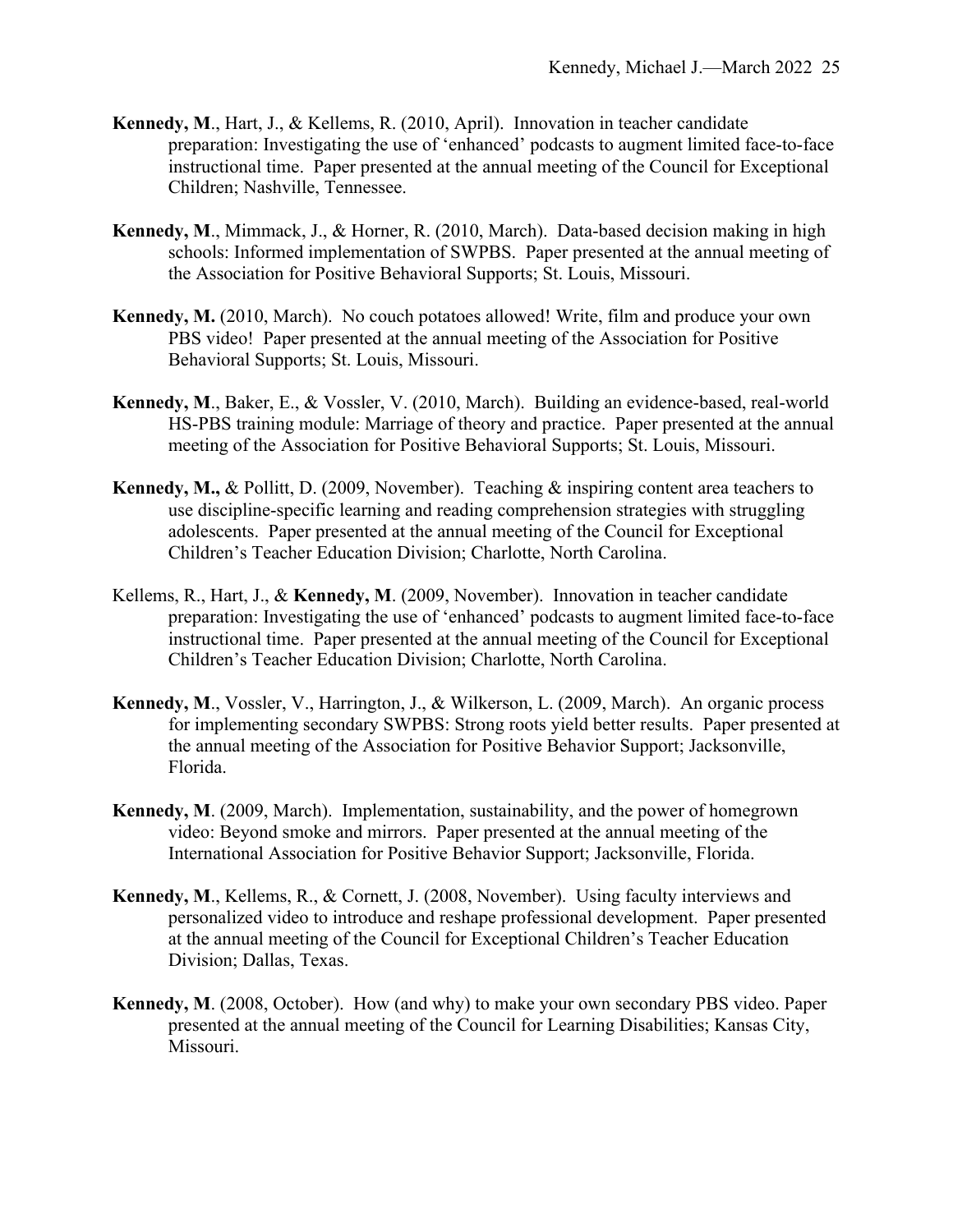- Robinson, S., James, S., & **Kennedy, M**. (2008, October). School-wide literacy program development: Stories from urban high schools. Paper presented at the annual meeting of the Council for Learning Disabilities; Kansas City, Missouri.
- **Kennedy, M**., Wilkerson, L., & Schumacher, R. (2007, March). Digital video & secondary school PBS: Lights! Cameras! It works! Paper presented at the annual meeting of the Association for Positive Behavior Support; Boston, Massachusetts.
- **Kennedy, M**. & Baker, E. (2006, March). Digital Video & Secondary School PBS: Lights! Cameras! It Works! Paper presented at the annual meeting of the Association for Positive Behavior Support; Reno, Nevada.

### **Peer Reviewed Conference Presentations (Poster Sessions)**

- *VanUitert, V. J., Carlisle, L. M.,* Kunemund, R., & **Kennedy, M. J.** (2021, Feb). *Observing teacher practice in the science classroom: Implications for students with disabilities.* Peer reviewed poster presentation at the 2021 Virtual Pacific Coast Research Conference (PCRC).
- *Carlisle, L. M., VanUitert, V. J., McDonald, S. D.,* Kunemund, R., & **Kennedy, M. J**. (2021, Feb). *Supporting intersectional students' vocabulary acquisition in inclusive middle school science classrooms* [Poster presentation]. Peer reviewed poster presentation at the 2021Virtual Pacific Coast Research Conference (PCRC).
- **Kennedy, M. J.**, Kunemund, R., & Therrien, W. (2021, July). COACHED: A multimedia option for delivering feedback and PD to teachers. Poster presented at the annual PI Directors Meeting for OSEP.
- Alves, K. D., **Kennedy, M. J**., & Rodgers, W. J. (2016, February). *Improving Teacher Candidates' Knowledge and Skills for Teaching Vocabulary: A Randomized Control Trial.* Poster presented at the Pacific Coast Research Conference, San Diego, CA.
- Rodgers, W. J., Romig, J. E., **Kennedy, M. J.,** & Alves, K. D. (2016, February). *Using Multimedia to Improve Science Vocabulary Performance of Students in At-Risk Populations.* Poster presented at the Pacific Coast Research Conference, San Diego, CA.
- Ely, E., *Alves, K. D.,* Ciullo, S., & **Kennedy, M. J**. (2015, April). An evaluation of the reading instruction of upper-elementary special education teachers. Poster presented at the annual meeting of the Council for Exceptional Children, San Diego, California.
- **Kennedy, M. J.,** Lembke, E., Wagner, D., & Lloyd, J. W. (2014, February). Using Content Acquisition Podcasts to Improve Teacher Candidates' Knowledge of CBM. Poster presented at the Pacific Coast Research Conference, San Diego, California.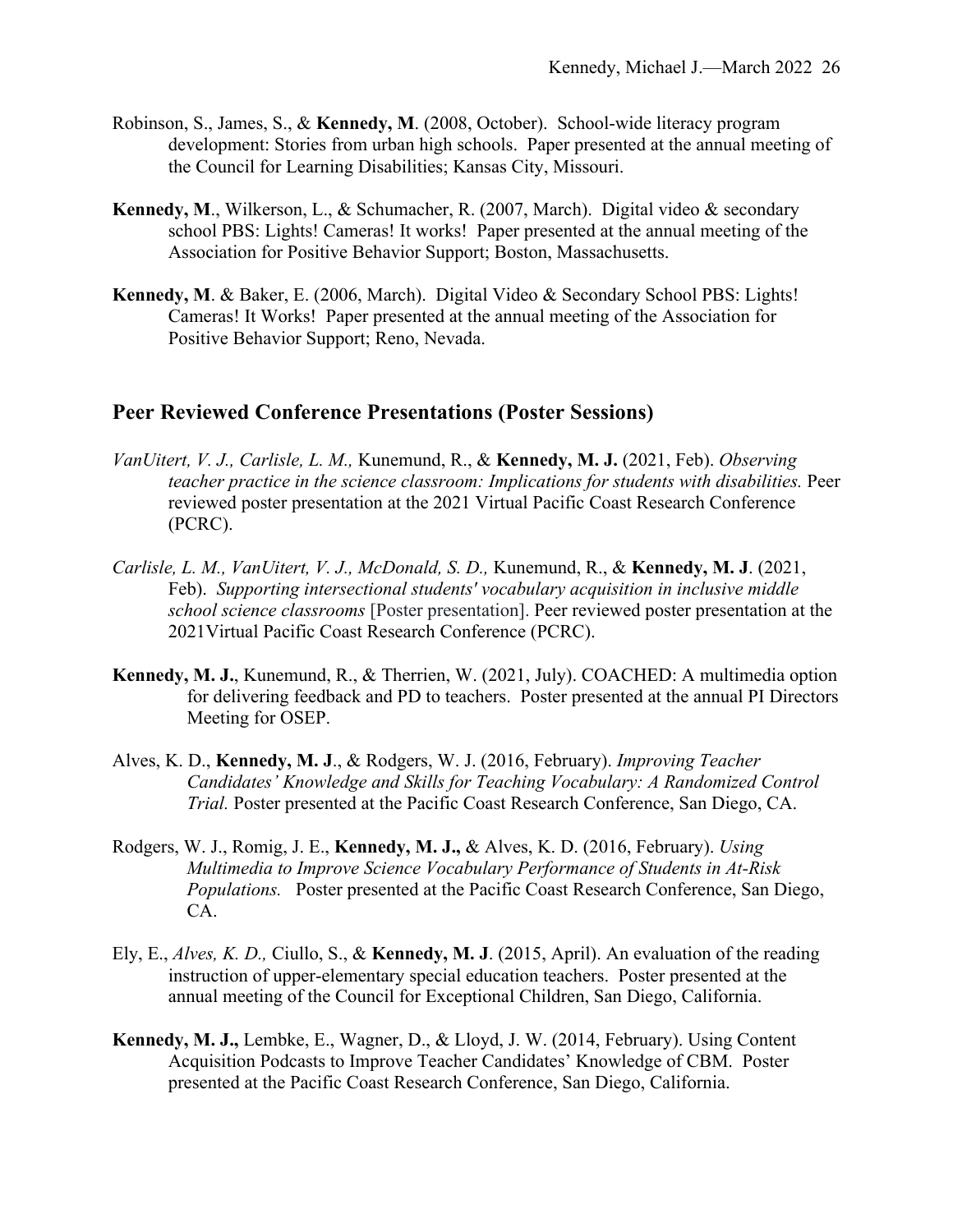- **Kennedy, M. J**., *Driver, M. K., Ely, E., Cole, M. T*., & Pullen, P. C. (2013, February). Using multimedia to improve teacher candidates' knowledge of phonological awareness. Poster presented at the Pacific Coast Research Conference, San Diego, California.
- Lloyd, J. W., **Kennedy, M. J**., & *Bruce, A*. (2013, February). Using locally produced video to improve classroom management skills. Poster presented at the Pacific Coast Research Conference, San Diego, California.
- Lloyd, J. W. & **Kennedy, M. J.** (2012, February). Relationships among teachers' behavioral standards and their views on behavior management strategies. Poster presented at the Pacific Coast Research Conference, San Diego, California.
- Newton, J., **Kennedy, M**., Haines, S., & Walther-Thomas, C. (2011, April). Teacher candidates' perceptions on utilizing multimedia instruction that reaches students with exceptionalities. Poster presented at the annual meeting of the Council for Exceptional Children, National Harbor, Maryland.
- **Kennedy, M**. (2011, March). Question: What does PBIS actually look like? Answer: Let's take a look! Poster presented at the annual meeting of the Association for Positive Behavioral Supports; Denver, Colorado.
- **Kennedy, M**. & Swain-Bradway, J. (2011, March). Results and analysis of submissions to the 2010 PBIS film festival. Poster presented at the annual meeting of the Association for Positive Behavioral Supports; Denver, Colorado.
- **Kennedy, M**. & Swain-Bradway, J. (2010, October). Results and analysis of submissions to the 2010 PBIS film festival. Poster presented at the 2010 National PBIS Leadership Forum; Chicago, Illinois.
- **Kennedy, M**., Pollitt, D., & Ihle, F. (2010, April). Teaching & inspiring secondary teachers to use discipline-specific comprehension strategies with struggling adolescents. Poster presented at the annual meeting of the Council for Exceptional Children; Nashville, Tennessee.
- **Kennedy, M**., Skrtic, T., Vossler, V., & Harrington, J. (2009, April). A collaborative approach to implementing evidence-based practices: School reform through participatory research. Poster presented at the Annual Meeting of the Council for Exceptional Children; Seattle, Washington.
- **Kennedy, M**. (2009, March). The hidden gem of successful secondary PBS programs: Student leadership teams. Poster presented at the annual meeting of the Association for Positive Behavior Support; Jacksonville, Florida.
- **Kennedy, M**., Wilkerson, L., & Schumacher, R. (2007, March). The top 10 practical strategies for making PBS work at the secondary level. Poster presented at the annual meeting of the Association for Positive Behavior Support; Boston, Massachusetts.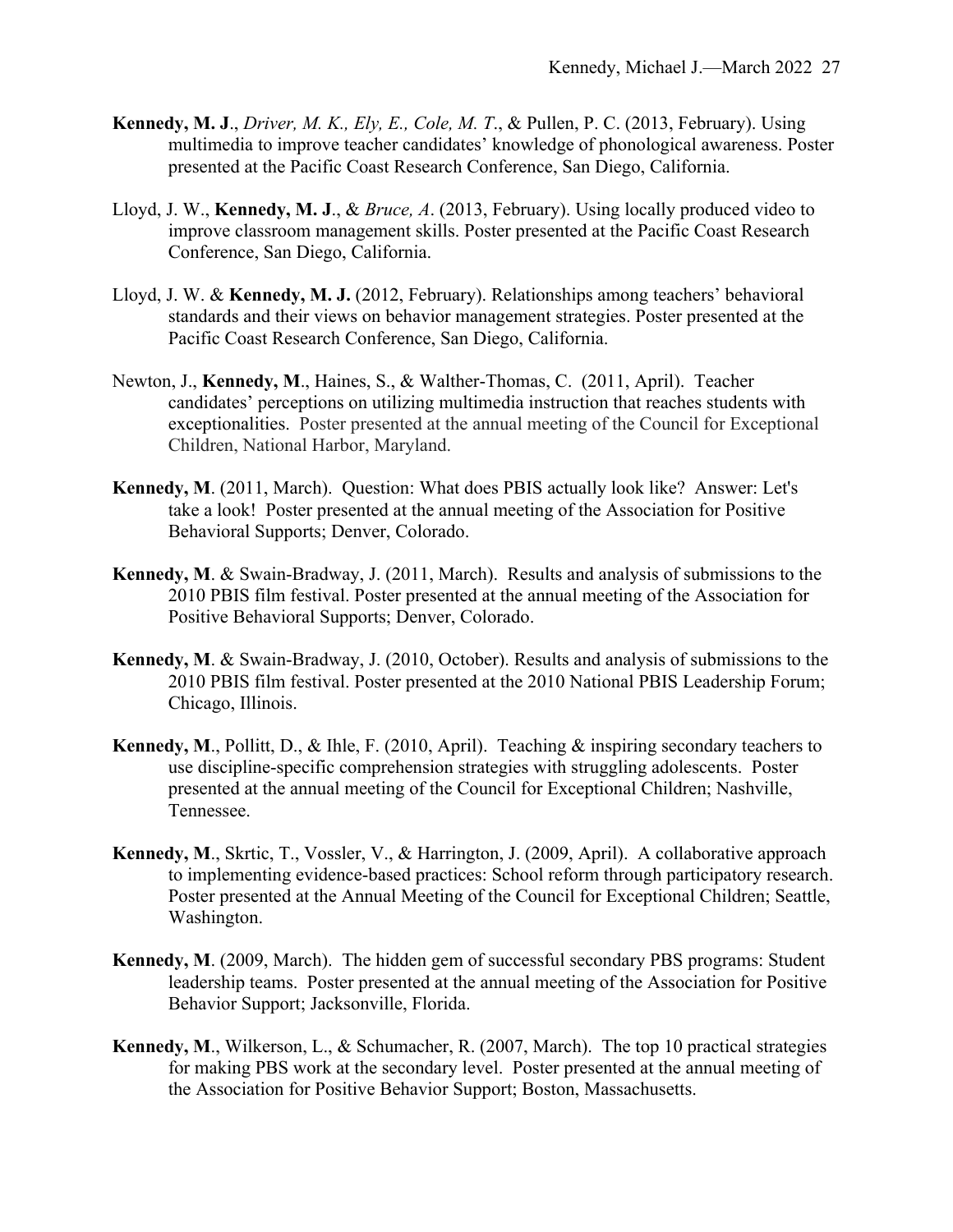- Baker, E. & **Kennedy, M**. (2006, March). Defying the odds: Creating success with school-wide PBS in high school. Poster presented at the annual meeting of the Association for Positive Behavior Support; Reno, Nevada.
- Baker, E. & **Kennedy, M**. (2005, March). Out-of-the-box: Unique ideas for implementing and revamping school wide PBS systems*.* Poster presented at the annual meeting of the Association for Positive Behavior Support; Tampa, Florida.

### **Invited Keynote Lectures, Conference Presentations and Workshops**

- **Kennedy, M. J.** (2022, March). HLPs as catalyst: We can do better than remediation. Invited keynote given at the Virginia CEC Annual Conference in Williamsburg, VA.
- **Kennedy, M. J.** (2022, March). HLPs as catalyst: We can do better than remediation. Invited keynote given at the Mississippi CEC Annual Conference.
- **Kennedy, M. J.** (2022, March). Everything I learned about being an effective teacher I learned in Kindergarten. Invited workshop given at the SASED PD Day in Chicago, IL.
- **Kennedy, M. J**. (2021, November). Observing and coaching the HLPs: Tools and strategies for effective implementation. Invited workshop given for the Virginia DOE.
- **Kennedy, M. J**. (2021, October). Implementation of HLPs: Introducing COACHED, & Its use at U.Va. Invited workshop given at the University of Florida/CEEDAR Center.
- **Kennedy, M. J**. (2019, January). Supporting teachers' use of evidence-based vocabulary instruction. Invited keynote given at Wits University in Johannesburg, South Africa.
- **Kennedy, M. J**. (2018, April). Are we paying enough attention to cognitive load? Implications for research, teacher preparation, and classroom instruction. Invited Hellen A. Kellar Institute for Human disAbilities Lecture.
- Mason, L., **Kennedy, M. J**., Clemens, N., Fuchs, D., Al Otaiba, S., Powell, S., & Wanzek, J. (2017, April). RTI for elementary reading, writing, and mathematics: Contributions and future directions. Invited panel presentation (DLD Showcase) given at the annual conference for the Council for Exceptional Children, Boston, MA.
- Nagro, S., deBettencourt, L., **Kennedy, M. J**., Sayeski, K., & Collins, B. (2016, November). Publishing in teacher education: Words of wisdom from four journal editors. Paper presented at the annual conference for the Teacher Education Division of the Council for Exceptional Children, Lexington, KY.
- Vasquez, T., Hasselbring, T., **Kennedy, M. J.,** Israel, M., & Nagro, S. (2016, November). Use of technology in teacher preparation. Paper presented at the annual conference for the Teacher Education Division of the Council for Exceptional Children, Lexington, KY.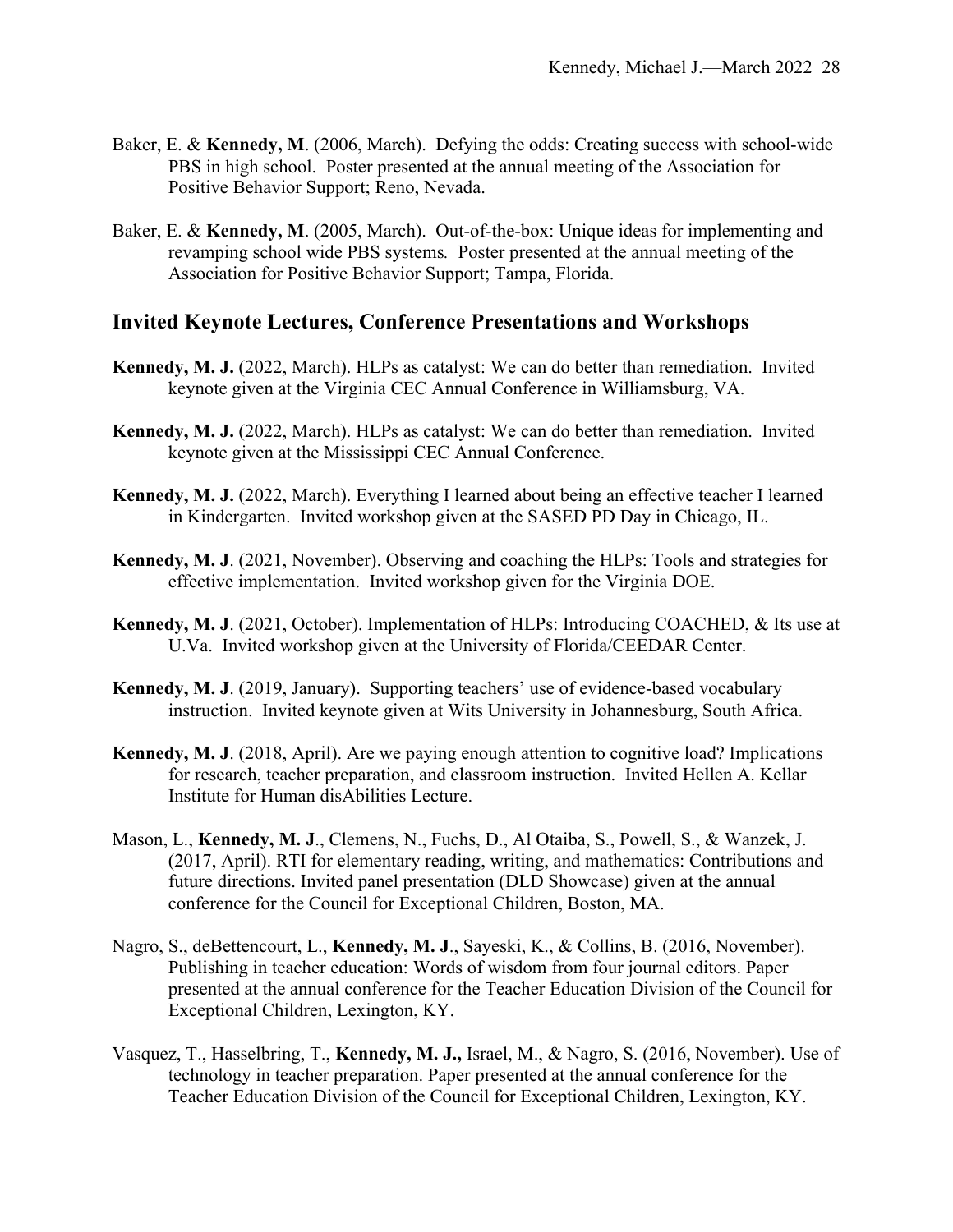- Kennedy, M. J., Swain-Bradway, J., & *Hirsch*, S. (2014, March). The 5<sup>th</sup> Annual PBIS Film Festival. Invited session given at the Annual Meeting of the Association for Positive Behavioral Supports; Chicago, Illinois.
- Dieker, L., & Fitzgerald, G., & **Kennedy, M. J**. (2013, November). Practice-based evidence: Conducting research in teacher preparation programs. Panel Presentation given at the Annual Meeting of the Teacher Education Division of the Council for Exceptional Children; Ft. Lauderdale, Florida.
- **Kennedy, M. J**., McCullough, D., & Przyuski, T. (2013, October). Promoting positive youth development through homegrown video production. Invited presentation given at a Youth-Nex Works in Progress session; Charlottesville, Virginia.
- **Kennedy, M. J**. (2013, August). Using technology to support literacy instruction. Invited training given at the Fairfax County Summer Literacy Institute.
- Wexler, J., & **Kennedy, M. J.** (2013, August). Using adolescent literacy evidence-based practices to meet secondary level standards. Invited training given at the Fairfax County Summer Literacy Institute.
- **Kennedy, M. J.** (2013, June). Using Hollywood to Support your SW-PBS Systems and Practices: The Power of Homegrown Videos. Keynote lecture given at the Missouri SW-PBIS Summer Training Institute.
- **Kennedy, M. J**. (2013, June). The nuts, bolts, cameras and computers for creating homegrown video: Guidelines and tips for creating powerful videos. Invited training given at the Missouri SW-PBIS Summer Training Institute.
- **Kennedy, M. J. & Swain-Bradway, J. (2013, March). The 4<sup>th</sup> annual PBIS film festival. Invited** presentation given at the 2012 National PBIS Leadership Forum, Chicago, Illinois.
- **Kennedy, M. J.** (2012, November). Formulating a research agenda: Implications for doctoral students and new faculty. Invited lecture given at the Annual Meeting of the Teacher Education Division of the Council for Exceptional Children, Grand Rapids, Michigan.
- **Kennedy, M. J.** (2012, October). Using evidence-based instructional technology to support students with disabilities. Keynote lecture given at the 2012 Maryland Special Schools Consortium, Baltimore, Maryland.
- **Kennedy, M. J.** (2012, October). Shaping the looks & sounds of multimedia for our students: Evidence-based principles. Invited presentation given at the 2012 Maryland Special Schools Consortium, Baltimore, Maryland.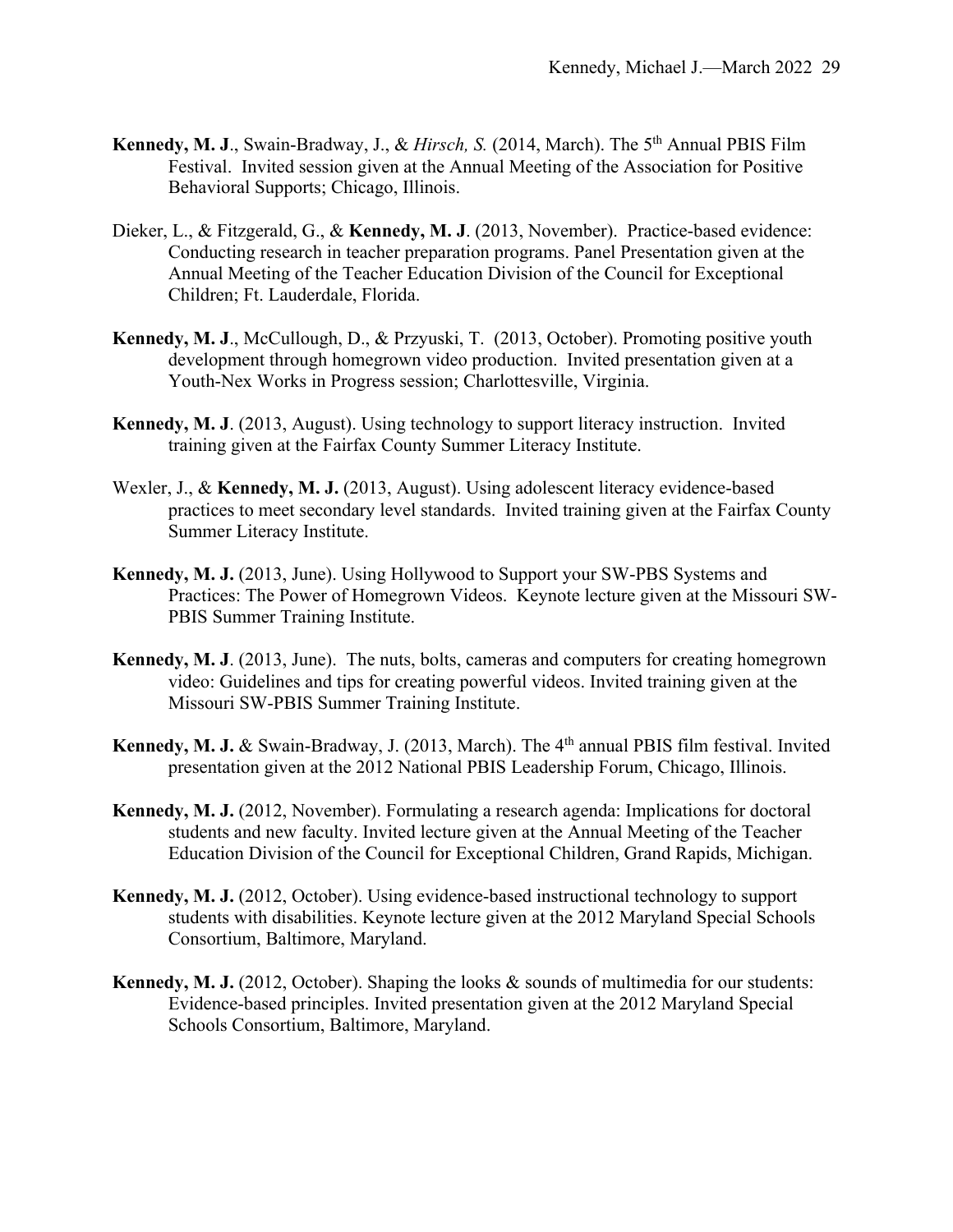- **Kennedy, M. J**. & Swain-Bradway, J. (2012, October). Effective videos for supporting schoolwide PBIS. Invited presentation given at the 2012 National PBIS Leadership Forum, Chicago, Illinois.
- McCart, A., & **Kennedy, M. J.** (2012, October). Using technology to build capacity in your state, district, or school. Invited presentation given at the 2012 National PBIS Leadership Forum, Chicago, Illinois.
- **Kennedy, M. J**. & Swain-Bradway, J. (2012, October). The 3rd annual PBIS film festival. Invited presentation given at the 2012 National PBIS Leadership Forum, Chicago, Illinois.
- **Kennedy, M. J**. (2012, July). The X, Y and Z factors: Using dynamic practices to improve PBIS systems and practices. Keynote lecture given at Maryland's PBIS Returning Team Training, Ellicott City, Maryland.
- **Kennedy, M. J.** (2012, June). Oklahoma's first PBIS film festival. Presentation given at the annual Vision 2020 Conference; Oklahoma City, Oklahoma.
- **Kennedy, M.** (2011, March). The third annual PBIS film festival. Presentation given at the annual meeting of the Association for Positive Behavioral Supports; Atlanta, Georgia.
- **Kennedy, M**. (2011, June). Using multimedia to enhance teaching and learning. Keynote lecture given at the 2<sup>nd</sup> Annual Regional PBIS Conference; Fairfax, Virginia.
- Swain-Bradway, J., & **Kennedy, M**. (2011, March). The second annual PBIS film festival. Presentation given at the annual meeting of the Association for Positive Behavioral Supports; Denver, Colorado.
- Swain-Bradway, J., & **Kennedy, M**. (2010, October). Results and analysis of submissions to the 2010 PBIS film festival. Paper presented at the 2010 National PBIS Leadership Forum; Chicago, Illinois.
- **Kennedy, M.** (2010, August). Lights! Camera! It Works! The power of homegrown video to introduce, train, and empower faculty and students implementing school-wide behavior initiatives. Workshop given at The Fifth Annual APEX II Summer Leadership Institute; Bartlett, New Hampshire.
- **Kennedy, M.** (2010, June). Lights! Camera! It Works! The power of homegrown video to introduce, train, and empower faculty and students implementing school-wide behavior initiatives. Workshop given at the Montana Behavioral Summer Institute; Bozeman, Montana.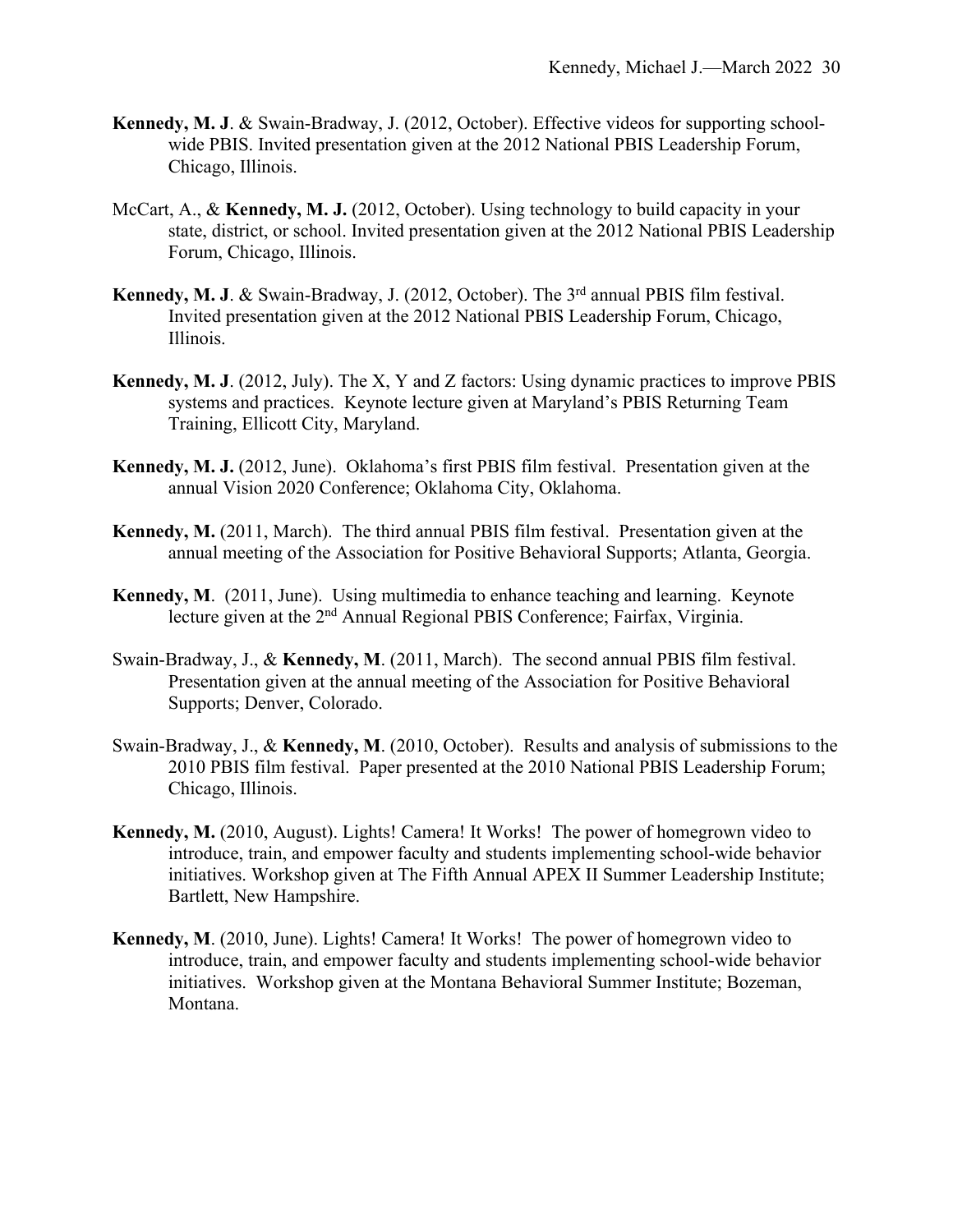- **Kennedy, M**. (2010, June). Lights! Camera! It Works! The power of homegrown video to introduce, train, and empower faculty and students implementing school-wide behavior initiatives. Workshop given at the Nebraska Summer Leadership Development Institute; Lincoln, Nebraska.
- **Kennedy, M.** (2010, April). Lights! Camera! It Works! The power of homegrown video to introduce, train, and empower faculty and students implementing school-wide behavior initiatives. Keynote Lecture given at the Delaware State PBS Conference: 10 Year Celebration; Dover, Delaware.
- **Kennedy, M**. & Swain-Bradway, J. (2010, March). Premiering the PBIS film festival: Celebration of an emerging practice. Presentation given at the annual meeting of the Association for Positive Behavioral Supports; Saint Louis, Missouri.
- **Kennedy, M**. (2009, October). Building faculty support for behavior change initiatives: Strong roots yield better results. Keynote lecture given at the Dutch Broad Approach Behavior Conference; Tilberg, The Netherlands.
- **Kennedy, M**. (2009, August). The power of homegrown video—Put Hollywood to work for your PBS team! Workshop given at The Forth Annual APEX II Summer Leadership Institute; Bartlett, New Hampshire.
- **Kennedy, M**. (2009, October). Lights! Camera! It Works! The power of homegrown video to introduce, train, and empower faculty and students implementing school-wide behavior initiatives. Presentation given at the Dutch Broad Approach Behavior Conference; Tilberg, The Netherlands.
- **Kennedy, M**. & Baker, E. (2007, May). How to make a PBS video. Presentation given at the Annual Delaware Department of Education State-Wide Positive Behavior Support Training and Celebration; Dover, Delaware.
- **Kennedy, M**. & Baker, E. (2006, May). PBS in Delaware: A State-Wide Celebration. Presentation given at the Annual Delaware Department of Education State-Wide Positive Behavior Support Training and Celebration.; Dover, Delaware.
- Baker, E., **Kennedy, M**. (2005, May). When staff compete; PBS wins! Presentation given at the Annual Delaware Department of Education State-wide Positive Behavior Support Training and Celebration; Dover, Delaware.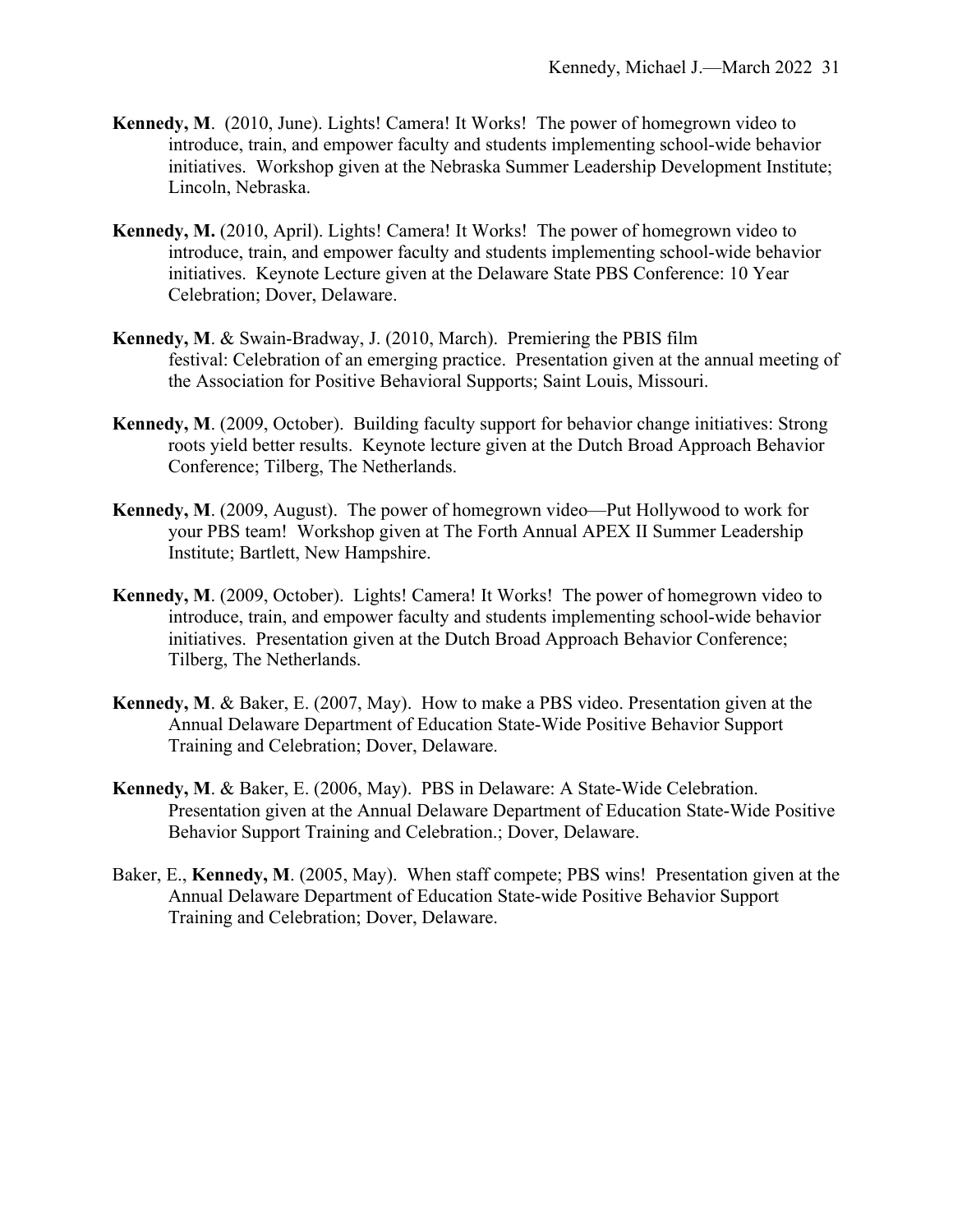## **TEACHING**

## **University Teaching**

- EDIS 8853: Research Proposal Development (Doctorate) Taught Fall 2021. Average enrollment: 10
- EDIS 8851, Advanced Topics in Special Education (Doctorate) Taught Fall 2019, F 18, Spring 13. Average enrollment: 7
- EDIS 5887 & 5877, Teaching Associateship Seminar & Student Teaching—Special Education Taught Spring 2021-14 Avg. Enrollment: 11
- EDIS 5140, Methods of Teaching Special Education (Graduate) Taught 2014-20 Avg. Enrollment: 15
- EDIS 5000/3020, Introduction to Special Education (Undergraduate & Graduate) Taught 2011-19 Avg. Enrollment: 42
- EDIS 5041, Classroom and Behavior Management (Undergraduate & Graduate) Taught 2012, 2017 Avg. Enrollment: 14
- EDIS 5040, Psychoeducational Assessment (Undergraduate & Graduate) Taught 2011, 2012, 2013, 2014 Avg. Enrollment: 23

## **Chair/Mentor for Doctoral Students at U.Va**

- **Kat D. Alves** (Ph.D., 2016). **Dissertation**: *Using Multimedia-Based Instruction to Improve Teacher Knowledge About Evidence-Based Practices for Reading Comprehension*. **Award:** *Outstanding Student Research*, Special Education Research SIG; AERA. Early Career Publication Award from Teacher Education Division of CEC (2020). **Current Position**: Assistant Professor of Special Education at Longwood University.
- **Wendy J. Rodgers** (Ph.D., 2017). **Dissertation**: *Specialized Instruction in Co-Taught High School Classes: What Does it Look Like?* **Award:** \$700k grant from Nevada State Department of Education as Co-PI. **Current Position**: Assistant Professor of Special Education at Virginia Commonwealth University.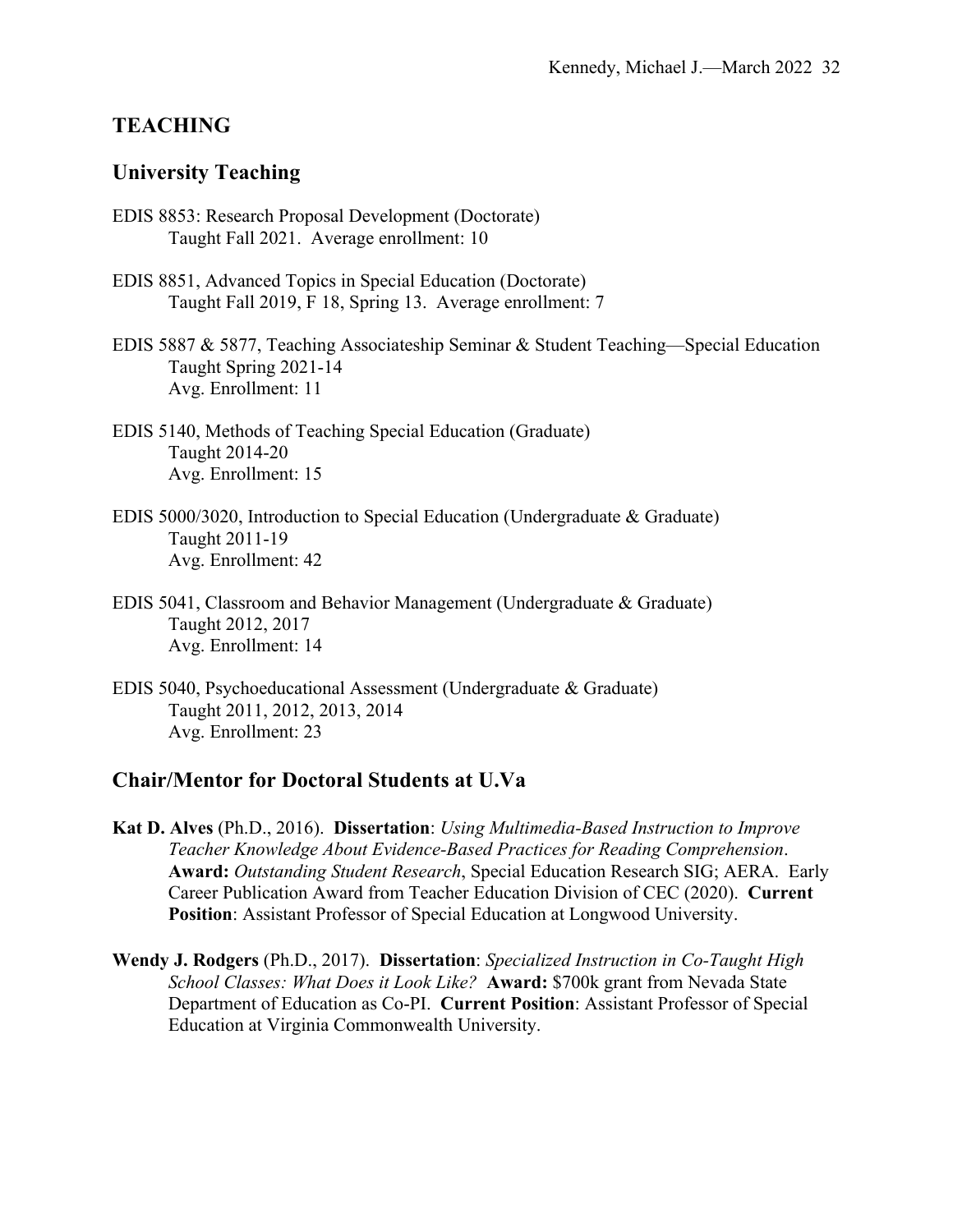- **John Elwood Romig** (Ph.D., 2018). **Dissertation**: *Supporting Teachers' Quality Implementation of Self-Regulated Strategy Development.* **Awards**: 2020-2024 Co-PI for OSEP K Grant to prepare special education teachers; 2018 Division for Research (CEC-DR) Single Case Design Student Research Award; Wing Institute Dissertation Award (\$5,000); Curry School of Education Innovative, Developmental, & Exploratory Award for Dissertation Research (\$1,000). **Current Position:** Assistant Professor of Special Education at University of Texas-Arlington.
- **Hannah Morris Mathews** (Ph.D., 2018). **Dissertation**: *Examining Opportunities to Learn in Special Education Teacher Preparation*. **Awards:** 2018 Division for Research (CEC-DR) Mixed-Methods Student Research Award; 2018 Teacher Education Division (CEC-TED) Dissertation of Year Award; Curry School of Education Innovative, Developmental, & Exploratory Award for Dissertation Research (\$1,000). **Current Position**: Assistant Professor of Special Education at University of Florida.
- **Katherine N. Peeples** (Ph.D., 2019). **Dissertation:** When math is not a universal language: Improving the use of evidence-based vocabulary instruction in inclusive middle school mathematics classrooms. **Award:** Curry School of Education Innovative, Developmental, & Exploratory Award for Dissertation Research (\$1,000). **Current Position:** Assistant Professor of Special Education at Illinois State University.
- **Victoria J. VanUiert** (Anticipated Completion: Spring, 2022). **Honor:** 2019-2020 National Science Foundation Community for the Development of Research in Education (CADRE) Fellowship; Kaleidoscope (2019-2021); Co-Chair for TED Student Representative for DLD (2018-2019). **Award:** Best Quantitative Poster, TED Kaleidoscope 2019; Candace S. Bos Innovative Grant from Division for Learning Disabilities within CEC (2019-2020) \$1,000. **Hired for Fall 2022:** Assistant Professor at Bowling Green University.
- **Anna M. Myers** (Anticipated Completion: Spring, 2022). **Award:** Candace S. Bos Innovative Grant from Division for Learning Disabilities within CEC (2020-21) \$1,000. Co-advised with Dr. Stephanie Morano. **Hired for Fall 2022**: Assistant Professor at University of Portland.
- **Lindsay M. Carlisle** (Anticipated Completion: Spring, 2023). Phi Kappa Phi Graduate Research Award (\$1,500). FIRST Mentorship Grant U.Va DEI Small Grants (\$13,000).
- **Sean McDonald** (Anticipated Completion: Spring, 2024). Southern Educational Regional Board Doctoral Fellow. CEC DDEL Student Representative.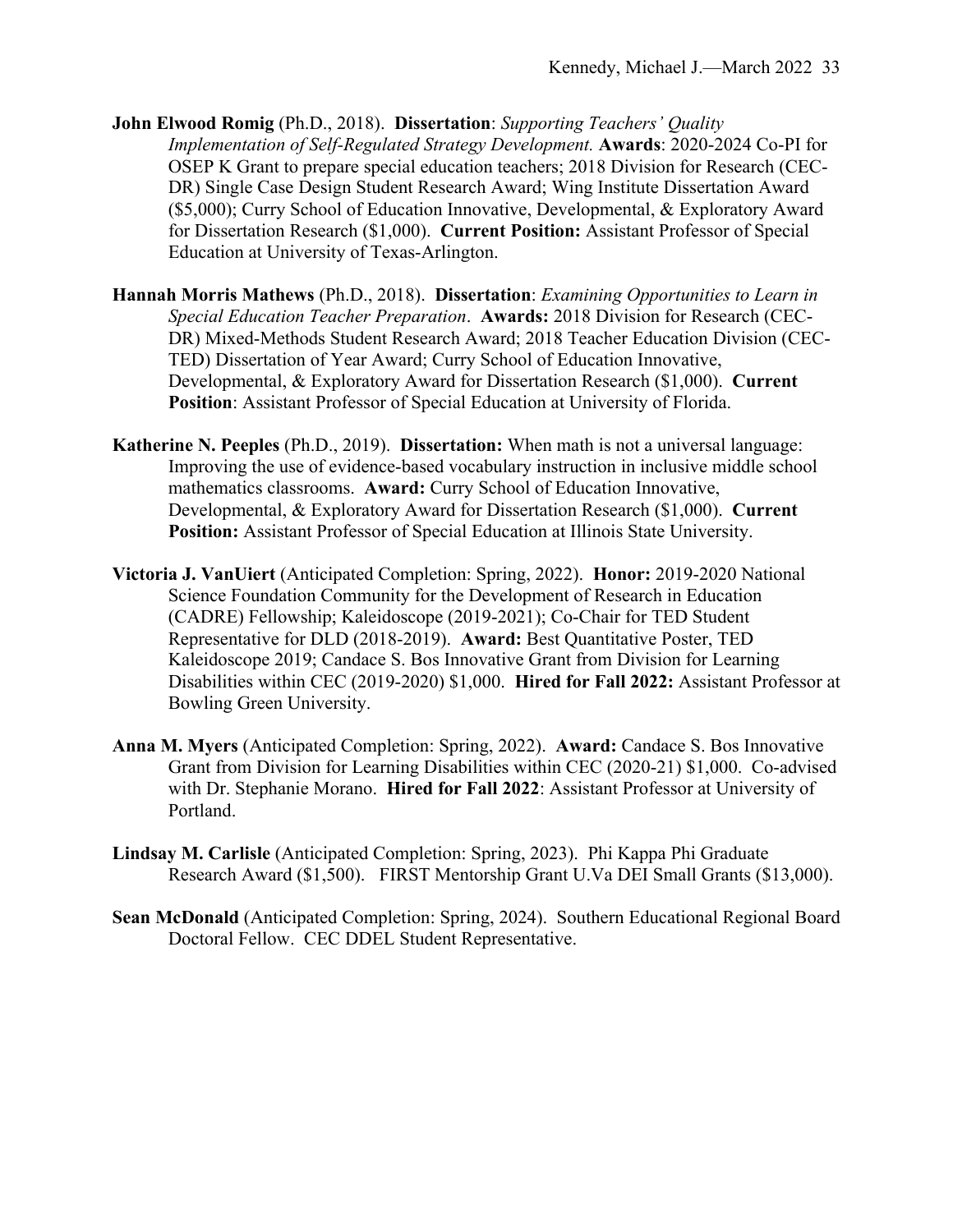## **SERVICE**

## **National Service**

#### *Committee Member*

■ American Association of Colleges of Teacher Education Technology Committee, 2022-

#### *Committee Member*

■ Council for Exceptional Children Publication Committee, 2021-

#### *Co-Editor*

■ *Journal of Special Education Technology*; Innovations in Special Education Technology (ISET) Division for Council for Exceptional Children, 2016-

#### *Co-Chair*

■ Research Committee; Teacher Education Division for Council for Exceptional Children, 2014-2016

### *Workgroup Participant*

■ Invited member of CEC-Sponsored workgroup to write High Leverage Practices for Special Education, 2015-2016

#### *Committee Member*

■ Research Committee; Teacher Education Division for Council for Exceptional Children, 2011-

### *Invited Grant Panelist*

- Institute of Education Sciences, 2018-2019
- National Science Foundation, 2018
- Office of Special Education Programs, 2017

### *Ad Hoc Grant Proposal Reviewer*

■ National Science Foundation, 2017

#### *Editorial Review Board Member*

- Exceptional Children; 2017-
- Journal of Learning Disabilities; 2016-
- Teacher Education and Special Education; 2014-
- Learning Disability Quarterly; 2013-
- Learning Disability Research & Practice; 2013-
- Intervention in School and Clinic; 2014-
- Teaching Exceptional Children; 2014-
- Journal of Special Education Technology; 2014-
- Exceptionality; 2011-
- Journal of Technology and Teacher Education; 2012-2018